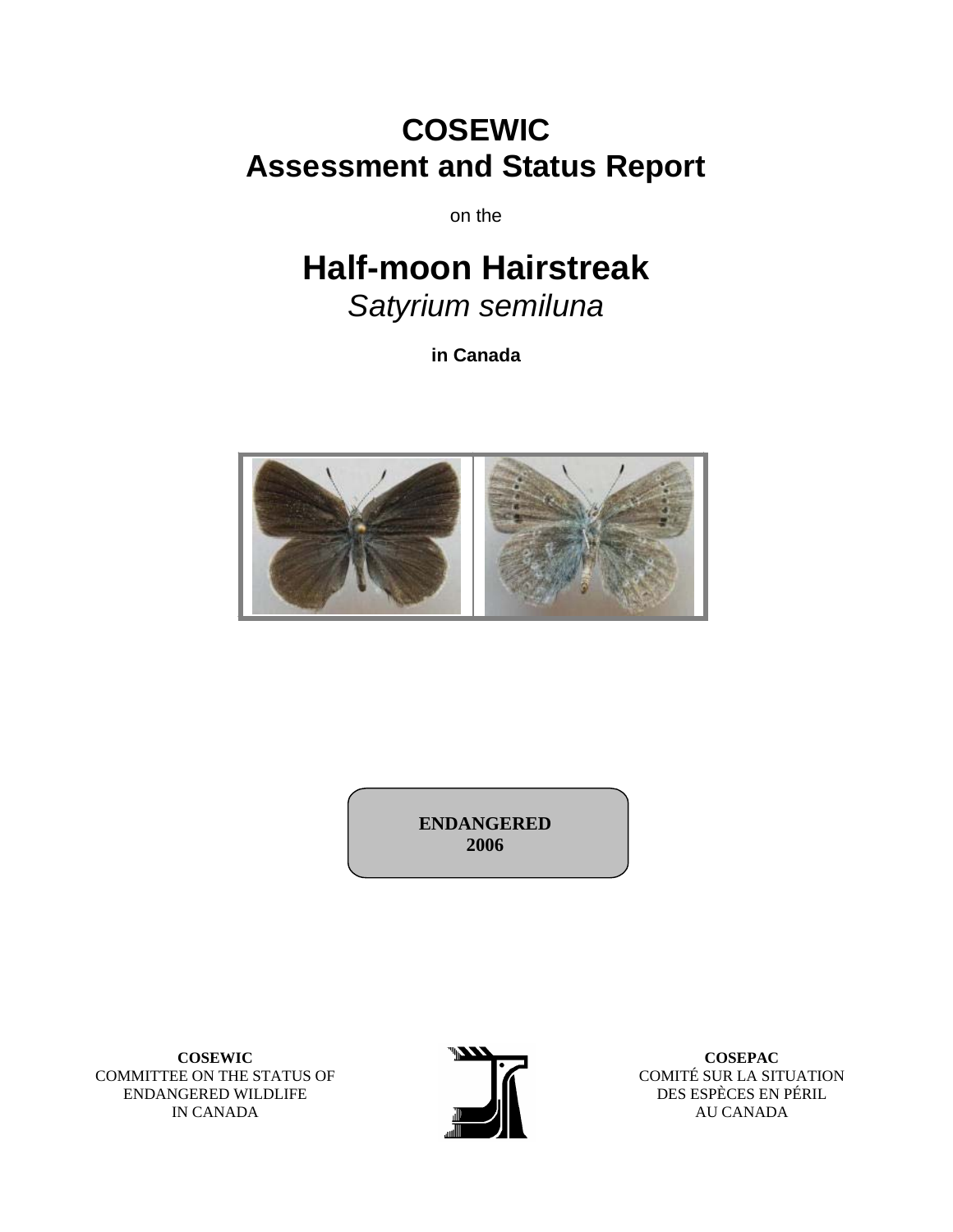COSEWIC status reports are working documents used in assigning the status of wildlife species suspected of being at risk. This report may be cited as follows:

COSEWIC 2006. COSEWIC assessment and status report on the Half-moon Hairstreak *Satyrium semiluna* in Canada. Committee on the Status of Endangered Wildlife in Canada. Ottawa. vi + 26 pp. (www.sararegistry.gc.ca/status/status\_e.cfm).

Production note:

COSEWIC would like to acknowledge Norbert G. Kondla and Crispin S. Guppy for writing the status report on the Half-moon Hairstreak *Satyrium semiluna* in Canada, prepared under contract with Environment Canada. The COSEWIC report review was overseen by Theresa Fowler, Co-chair (Lepidopterans), COSEWIC Arthropods Species Specialist Subcommittee, with input from members of the Specialist Subcommittee and COSEWIC. That review has resulted in changes and additions to the initial version of the report.

For additional copies contact:

COSEWIC Secretariat c/o Canadian Wildlife Service Environment Canada Ottawa, ON K1A 0H3

Tel.: (819) 997-4991 / (819) 953-3215 Fax: (819) 994-3684 E-mail: COSEWIC/COSEPAC@ec.gc.ca http://www.cosewic.gc.ca

Également disponible en français sous le titre Évaluation et Rapport de situation du COSEPAC sur le porte-queue demi-lune (*Satyrium semiluna*) au Canada.

Cover illustration: Half-moon Hairstreak — Prodvided by the author.

©Her Majesty the Queen in Right of Canada 2006 Catalogue No. CW69-14/482-2006E-PDF ISBN 0-662-43265-7



Recycled paper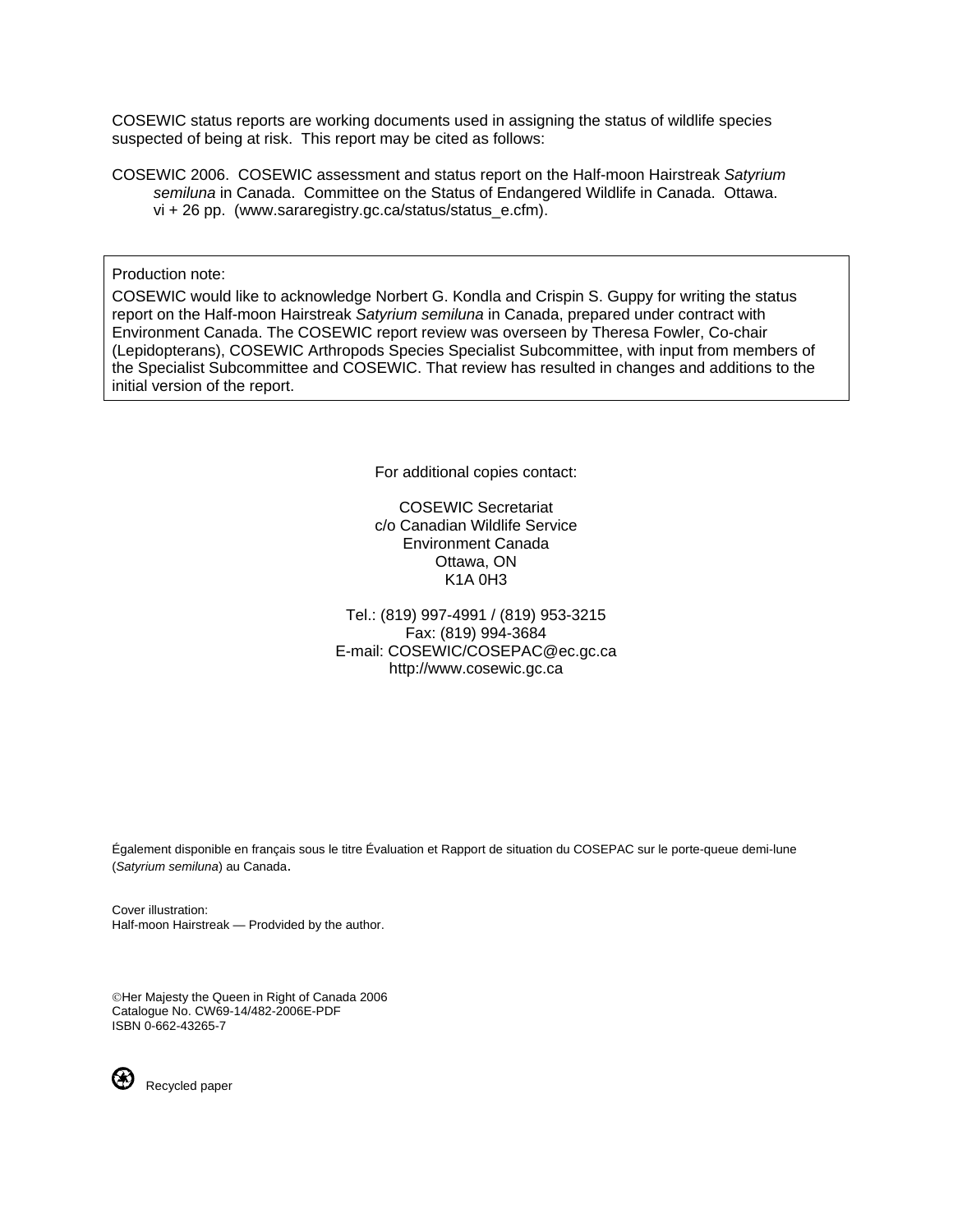

#### **Assessment Summary – April 2006**

**Common name** Half-moon Hairstreak

**Scientific name**  *Satyrium semiluna* 

**Status**  Endangered

#### **Reason for designation**

The butterfly occurs as disjunct populations in two small, restricted areas at the northern extreme of the species' range. The species' population has likely declined in the past as a result of habitat loss. Both populations continue to be threatened by habitat loss and degradation. In British Columbia the species occurs in an area under severe pressure for development. In both Alberta and British Columbia, invasive weeds also pose a serious threat.

#### **Occurrence**

British Columbia, Alberta

#### **Status history**

Designated Endangered in April 2006. Assessment based on a new status report.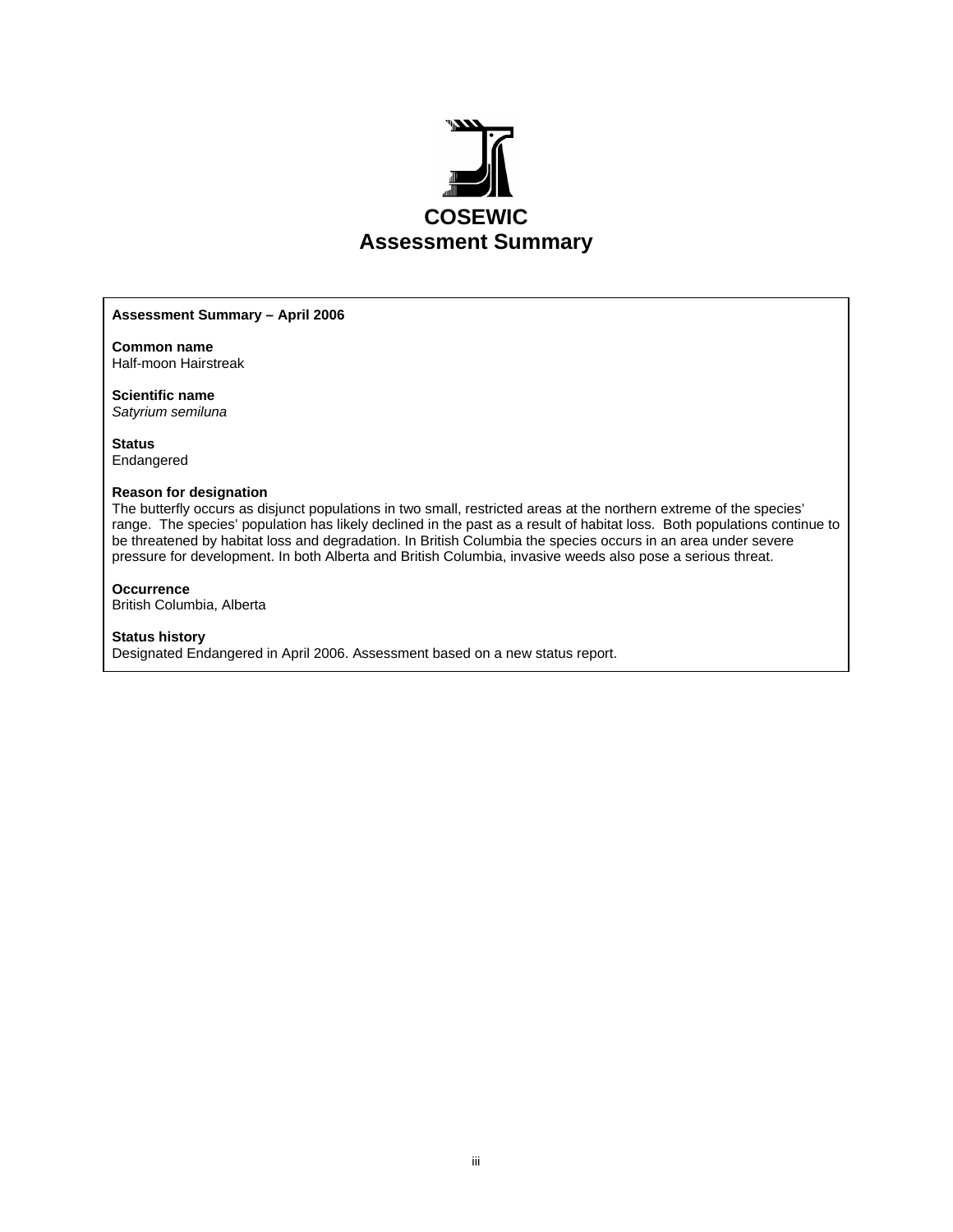

### **Half-moon Hairstreak**  *Satyrium semiluna*

#### **Species information**

The Half-moon Hairstreak, named after its type locality at Half-Moon Ranch in Wyoming, is a small drab hairstreak butterfly in the family Lycaenidae. The adult butterflies are brown or blackish brown on the dorsal wing surfaces and grayish brown on the ventral wing surfaces with variable amounts of white and black maculation. There are two distinct populations in Canada, one in British Columbia and the other in Alberta, and these entities may represent different subspecies.

#### **Distribution**

The Half-moon Hairstreak is found from extreme southern interior British Columbia south to central California and east to eastern Wyoming and northern Texas. In Canada the species occurs as two disjunct populations, one on either side of the continental divide. The British Columbia population is known from a few locations in the southern Okanagan Valley from the Canada/United States border north to White Lake. On the east side of the Rocky Mountains, Alberta has one known population in Waterton Lakes National Park, which is also disjunct from the nearest known populations in the United States.

#### **Habitat**

In British Columbia, populations of the Half-moon Hairstreak have been found at elevations from 600 m to 1,100 m in a number of scattered sites in sagebrush/grassland habitat where lupines are present. The Alberta population is restricted to an alluvial fan, a grassland habitat with abundant lupines, at 1,300 m elevation in Waterton Lakes National Park.

#### **Biology**

The larval food plants of the Half-moon Hairstreak have not been confirmed in Canada, but lupines are thought to be used because of the association of the butterfly with lupines at all known sites in Canada and the confirmed use of lupines as the host plant in the United States. The Half-moon Hairstreak is reported to have one annual brood. Adults of the British Columbia population have been found from 20 May to 4 July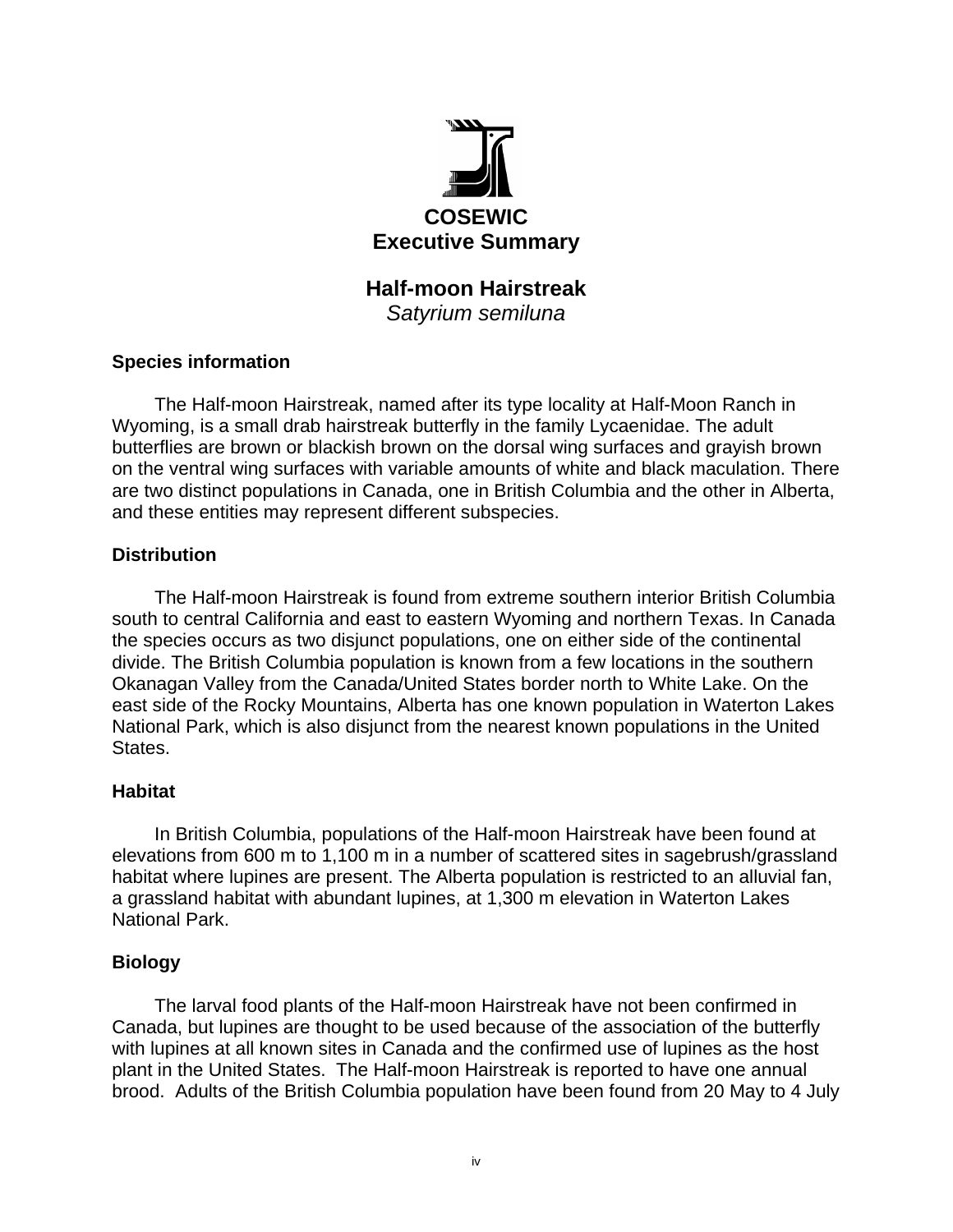and Alberta adults have been found in late June 25 and in the last two weeks of July. The likely association of the immature stages of the butterfly with ants may be a significant factor in the biology (and hence distribution) of both Canadian populations. The presumed lupine larval food plant is an abundant and widespread species in British Columbia and its presence clearly does not determine the species' range in the province.

#### **Population sizes and trends**

Although no quantitative surveys were done in 2003, the Alberta population of the Half-moon Hairstreak was thought to be anywhere from several thousand to less than ten thousand adults. In 2004, only 250 adults were observed over several days of intensive searching. The size of the British Columbia population is unknown, but a plausible range is 5,000 to 15,000 adults. Population trends are unknown.

#### **Limiting factors and threats**

The Half-moon Hairstreak requires unforested areas with lupines. This butterfly's larvae may depend on a mutualistic relationship with ants. If that is the case, the presence of the appropriate species of ants will also be a limiting factor. Intensive livestock grazing, especially on private land, conversion of native sagebrush grasslands to agriculture and habitat loss to development are considered to be the main threat to British Columbia populations.

The Alberta population may be limited primarily by a combination of habitat flooding and possibly by severe spring frosts. This population is also threatened by knapweed invasion and control.

#### **Special significance of the species**

The Half-moon Hairstreak is one of a group of butterflies that reach their northern distribution limit in western Canada. The Alberta population is disjunct from populations in the United States and in British Columbia.

#### **Existing protection**

The Waterton Lakes National Park population is protected under the National Parks Act. The British Columbia population is not protected under any statute although some of its habitat is protected in some lands acquired for conservation purposes. The species is considered to be secure in the United States.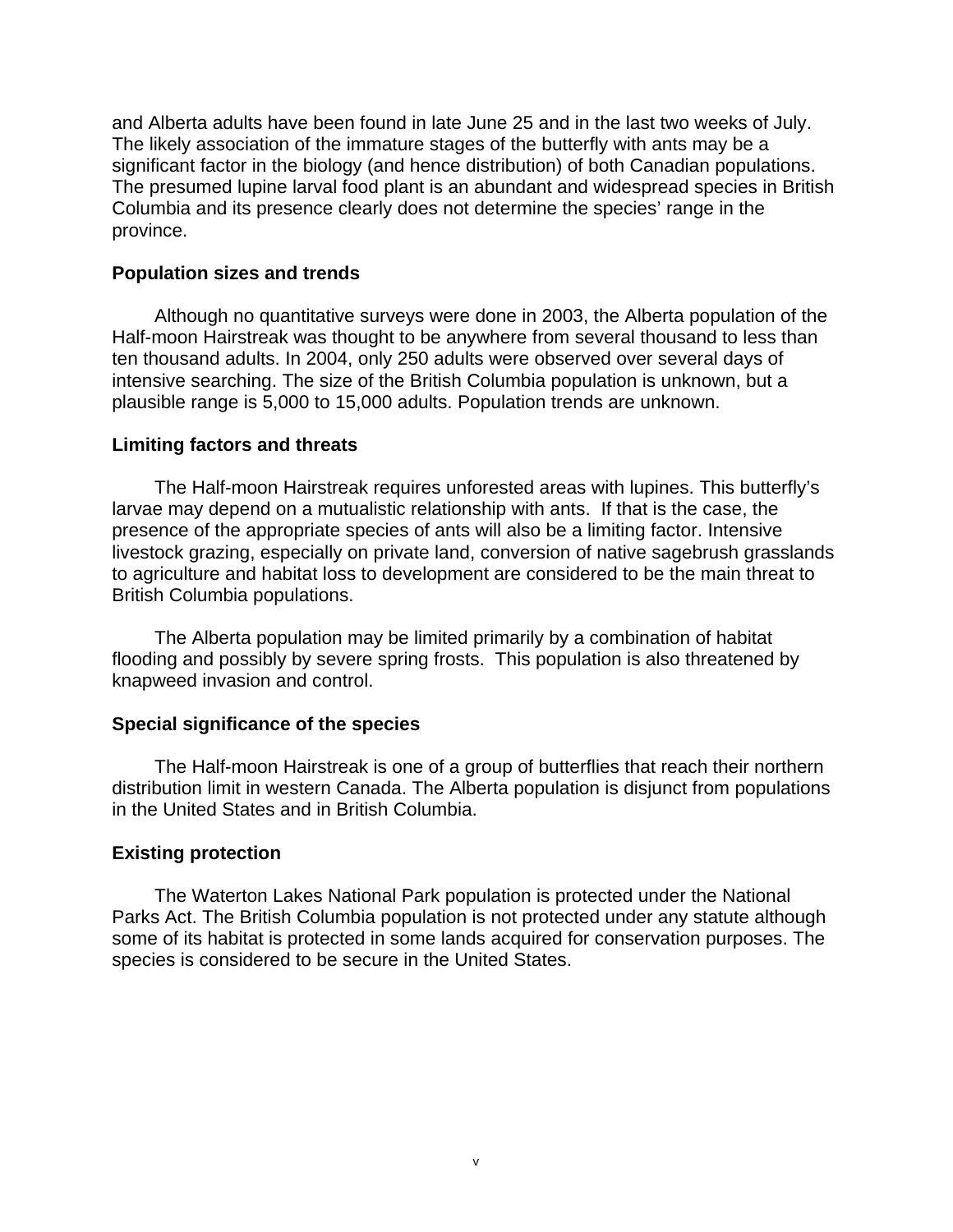

The Committee on the Status of Endangered Wildlife in Canada (COSEWIC) was created in 1977 as a result of a recommendation at the Federal-Provincial Wildlife Conference held in 1976. It arose from the need for a single, official, scientifically sound, national listing of wildlife species at risk. In 1978, COSEWIC designated its first species and produced its first list of Canadian species at risk. Species designated at meetings of the full committee are added to the list. On June 5th 2003, the *Species at Risk Act* (SARA) was proclaimed. SARA establishes COSEWIC as an advisory body ensuring that species will continue to be assessed under a rigorous and independent scientific process.

#### **COSEWIC MANDATE**

The Committee on the Status of Endangered Wildlife in Canada (COSEWIC) assesses the national status of wild species, subspecies, varieties, or other designatable units that are considered to be at risk in Canada. Designations are made on native species for the following taxonomic groups: mammals, birds, reptiles, amphibians, fishes, arthropods, molluscs, vascular plants, mosses, and lichens.

#### **COSEWIC MEMBERSHIP**

COSEWIC comprises members from each provincial and territorial government wildlife agency, four federal entities (Canadian Wildlife Service, Parks Canada Agency, Department of Fisheries and Oceans, and the Federal Biodiversity Information Partnership, chaired by the Canadian Museum of Nature), three non-government science members and the co-chairs of the species specialist subcommittees and the Aboriginal Traditional Knowledge subcommittee. The Committee meets to consider status reports on candidate species.

#### **DEFINITIONS (2006)**

| <b>Wildlife Species</b> | A species, subspecies, variety, or geographically or genetically distinct population of animal,<br>plant or other organism, other than a bacterium or virus, that is wild by nature and it is either<br>native to Canada or has extended its range into Canada without human intervention and<br>has been present in Canada for at least 50 years. |
|-------------------------|----------------------------------------------------------------------------------------------------------------------------------------------------------------------------------------------------------------------------------------------------------------------------------------------------------------------------------------------------|
| Extinct $(X)$           | A wildlife species that no longer exists.                                                                                                                                                                                                                                                                                                          |
| Extirpated (XT)         | A wildlife species no longer existing in the wild in Canada, but occurring elsewhere.                                                                                                                                                                                                                                                              |
| Endangered (E)          | A wildlife species facing imminent extirpation or extinction.                                                                                                                                                                                                                                                                                      |
| Threatened (T)          | A wildlife species likely to become endangered if limiting factors are not reversed.                                                                                                                                                                                                                                                               |
| Special Concern (SC)*   | A wildlife species that may become a threatened or an endangered species because of a<br>combination of biological characteristics and identified threats.                                                                                                                                                                                         |
| Not at Risk (NAR)**     | A wildlife species that has been evaluated and found to be not at risk of extinction given the<br>current circumstances.                                                                                                                                                                                                                           |
| Data Deficient (DD)***  | A category that applies when the available information is insufficient (a) to resolve a species'<br>eligibility for assessment or (b) to permit an assessment of the species' risk of extinction.                                                                                                                                                  |

Formerly described as "Vulnerable" from 1990 to 1999, or "Rare" prior to 1990.

Formerly described as "Not In Any Category", or "No Designation Required."

Formerly described as "Indeterminate" from 1994 to 1999 or "ISIBD" (insufficient scientific information on which to base a designation) prior to 1994. Definition of the (DD) category revised in 2006.

| ▚⋡ | Environment<br>Canada        | Environnement<br>Canada         | Canada <sup>"</sup> |
|----|------------------------------|---------------------------------|---------------------|
|    | Canadian Wildlife<br>Service | Service canadien<br>de la faune |                     |

The Canadian Wildlife Service, Environment Canada, provides full administrative and financial support to the COSEWIC Secretariat.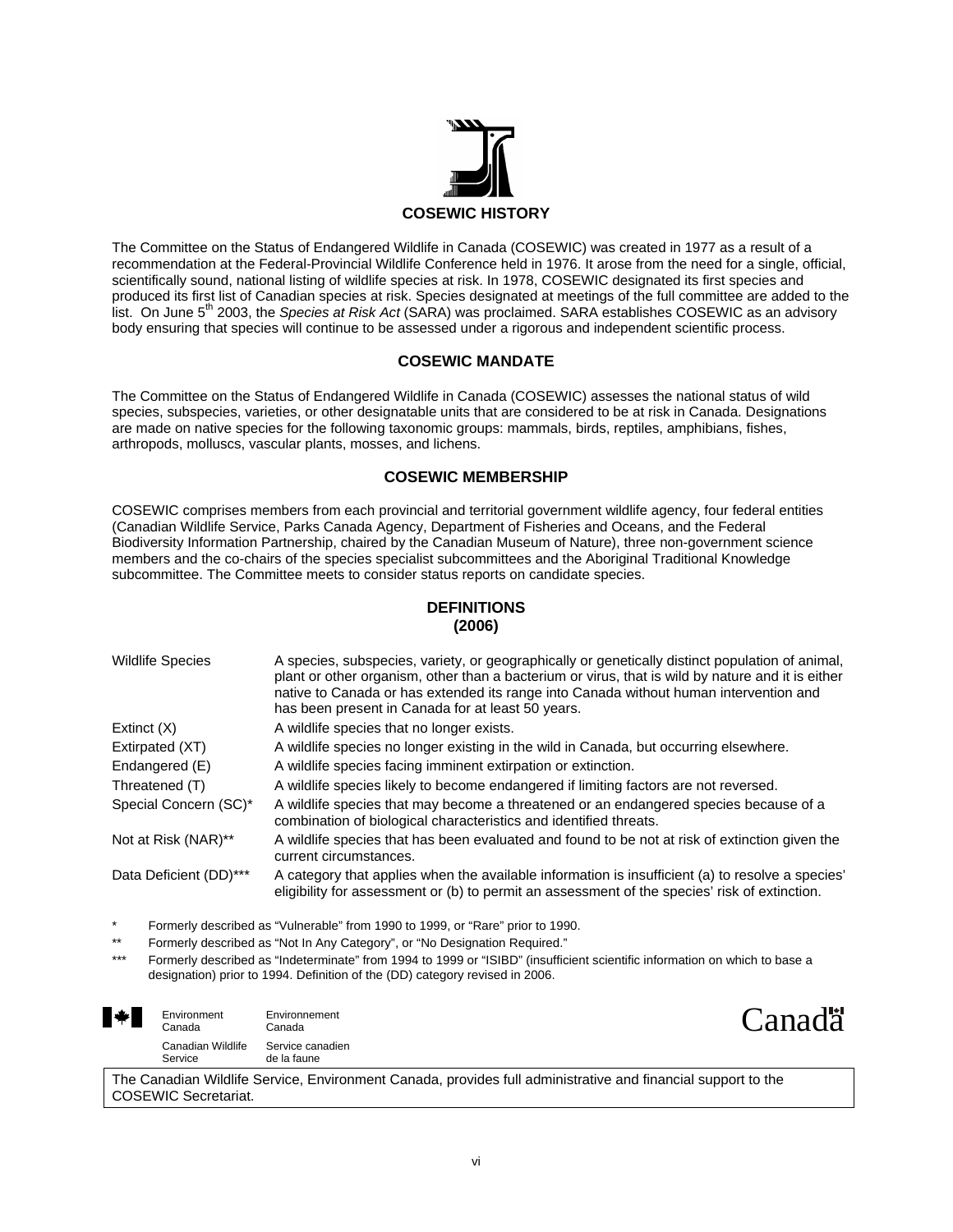# **COSEWIC Status Report**

on the

# **Half-moon Hairstreak**  *Satyrium semiluna*

**in Canada** 

2006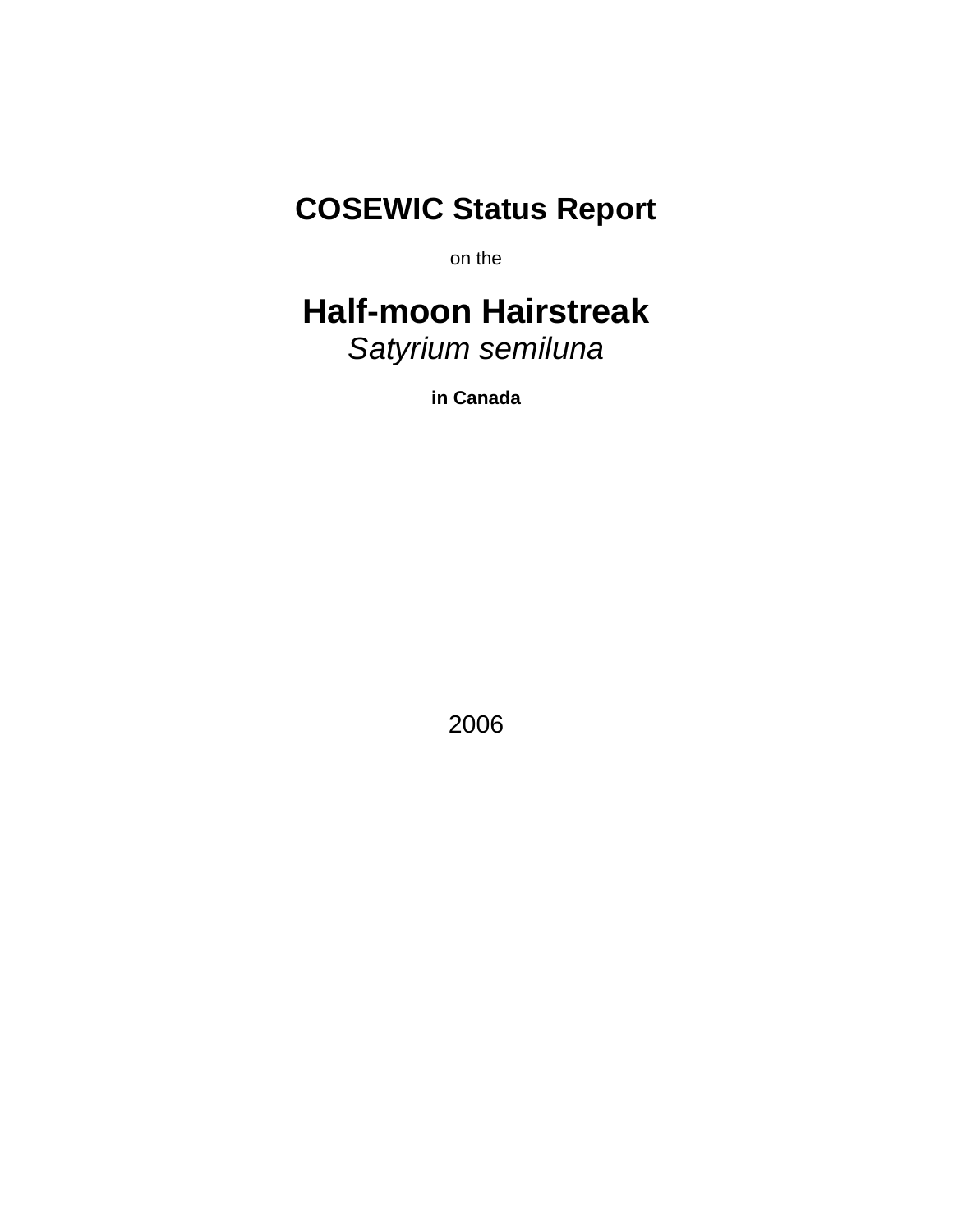## **TABLE OF CONTENTS**

| EXISTING PROTECTION OR OTHER STATUS DESIGNATIONS  19 |  |
|------------------------------------------------------|--|
|                                                      |  |
|                                                      |  |
|                                                      |  |
|                                                      |  |
|                                                      |  |

### **List of figures**

| Figure 1. Dorsal and ventral views of the Alberta (Waterton Lakes National Park) |  |
|----------------------------------------------------------------------------------|--|
| and British Columbia (vicinity of White lake) entities in comparison to each     |  |
|                                                                                  |  |
|                                                                                  |  |
|                                                                                  |  |
| Figure 4. Typical Half-moon Hairstreak habitat in British Columbia -             |  |
|                                                                                  |  |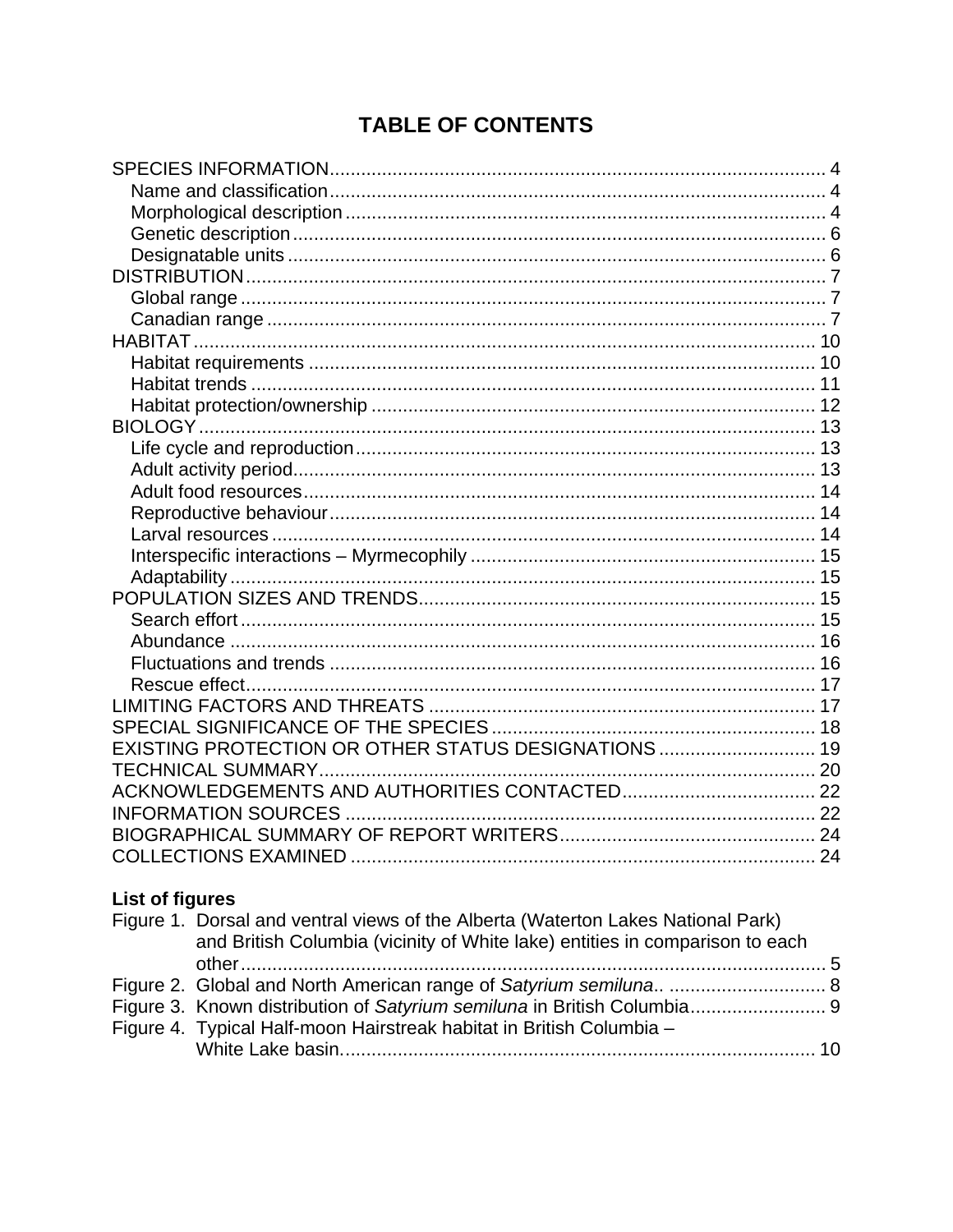### **List of tables**

| Table 1. Habitat trends for sagebrush grassland habitat types that potentially |  |
|--------------------------------------------------------------------------------|--|
|                                                                                |  |
| Table 2. Current ownership and conservation status of sagebrush grassland      |  |
|                                                                                |  |
|                                                                                |  |

### **List of appendices**

| Appendix I. Minimum daily temperatures (°C) for the months of May and June at |
|-------------------------------------------------------------------------------|
| the Park Gate weather station in Waterton Lakes National Park 25              |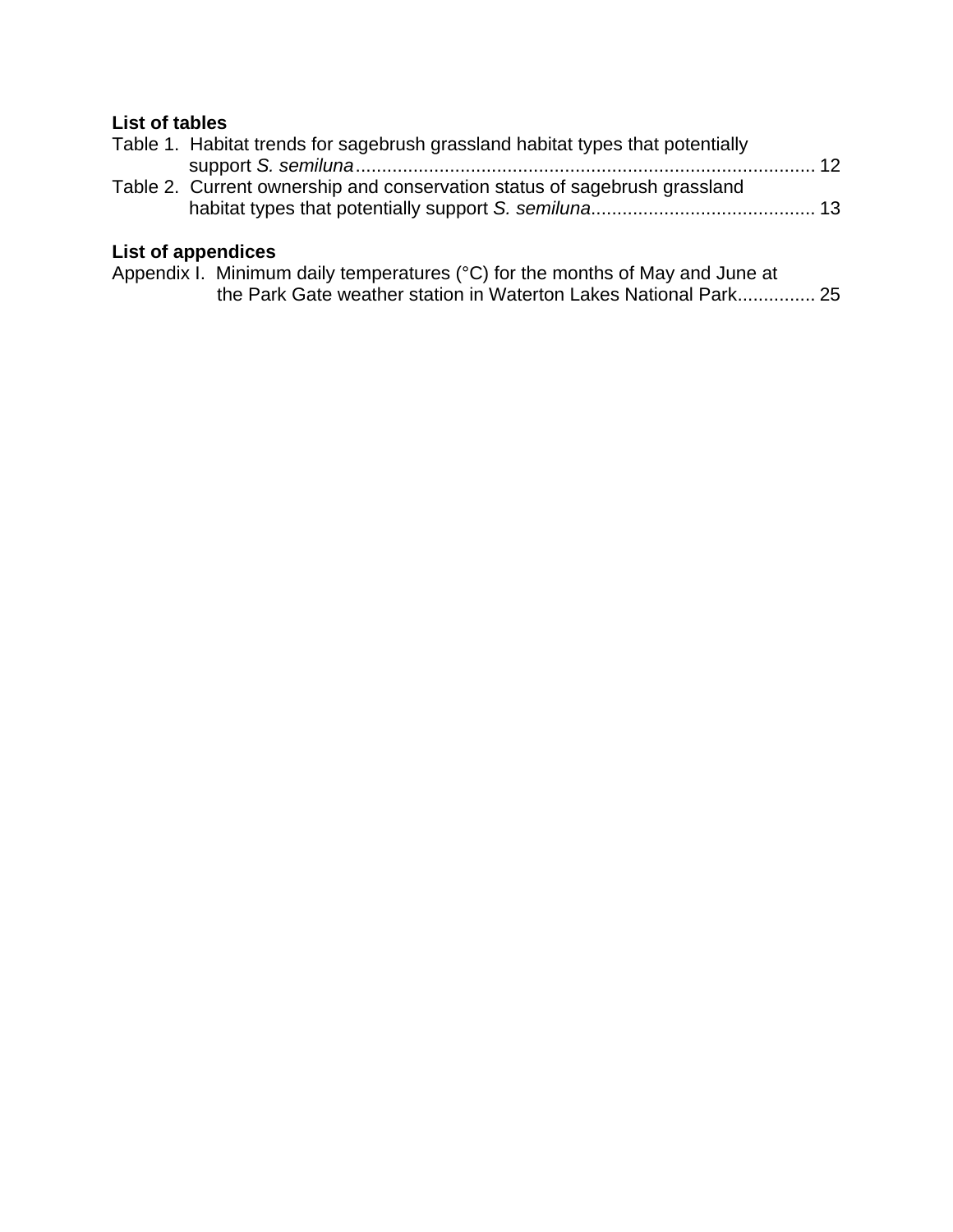#### **SPECIES INFORMATION**

#### **Name and classification**

*Satyrium semiluna* Klots, known until recently as *S. fuliginosum* (W.H. Edwards, 1861), is a hairstreak butterfly of the family Lycaenidae. Mattoon and Austin (1998) provide a recent taxonomic review and recognize five subspecies in two phenotypically distinct groups. The '*fuliginosum*' group was considered to consist of subspecies *albolineatum* Mattoon and Austin, 1998; *fuliginosum*, and *tildeni* Mattoon & Austin, 1998. The '*semiluna*' group was considered to consist of subspecies *maculadistinctum* Mattoon & Austin, 1998 and *semiluna* Klots, 1930.

Recent Canadian literature (Bird *et al*. 1995, Layberry *et al*. 1998, Guppy and Shepard 2001) consistently places the Alberta population in the subspecies *semiluna*. This interpretation is also advanced by Kondla (2003a, 2004b), although the adults are noticeably smaller than individuals from Idaho, southern Montana and Wyoming. Taxonomic placement of the British Columbia populations at the subspecies level is variable in the literature. Layberry *et al.* (1998) treat these as subspecies *fuliginosum* while Guppy and Shepard (2001) treat these as subspecies *semiluna*. Pyle (2002) quotes A. Warren as considering them as a "probably undescribed" subspecies. Kondla (2003b) also considers the British Columbia populations to be an undescribed entity.

Recent work by Warren (2005) resulted in the separation of *S. semiluna* from *S. fuliginosa*, with *S. semiluna* being given formal species status. This split is based on the fact that "males from all populations of *S. semiluna* have forewing stigmata, which vary from being vestigial to well-developed, while males of *S. fuliginosa* lack any trace of forewing stigmata" (Warren, 2005). The stigmata are patches of specialized scent scales that have recently been shown to be important in mating (D. Lafontaine, pers. comm.). Consequently, the former *S. fuliginosa* has been divided into two species (Warren, 2005) with true *S. fuliginosa* restricted to California and *S. semiluna* found everywhere else (D. Lafontaine, pers. comm.). Both populations in Canada are now recognized as being *S. semiluna* (A. Warren, pers. comm.). The British Columbia population may be a separate subspecies from typical *S. semiluna* which was described from northern Wyoming, but there is no subspecific name applied to the British Columbia form (D. Lafontaine, pers. comm.).

The English common name, Half-moon Hairstreak, is used in this report as the species is named for the type locality, Half-Moon Ranch in Teton County, Wyoming (A. Warren, pers. comm.). The French common name 'Porte-queue demi-lune' is recommended (J.-F. Landry, pers. comm.).

#### **Morphological description**

The Half-moon Hairstreak is a small, drab butterfly that looks predominantly brownish or blackish brown on the dorsal wing surfaces. The colour depends on sex, subspecies, amount of flight wear and age of museum specimens. Unlike many other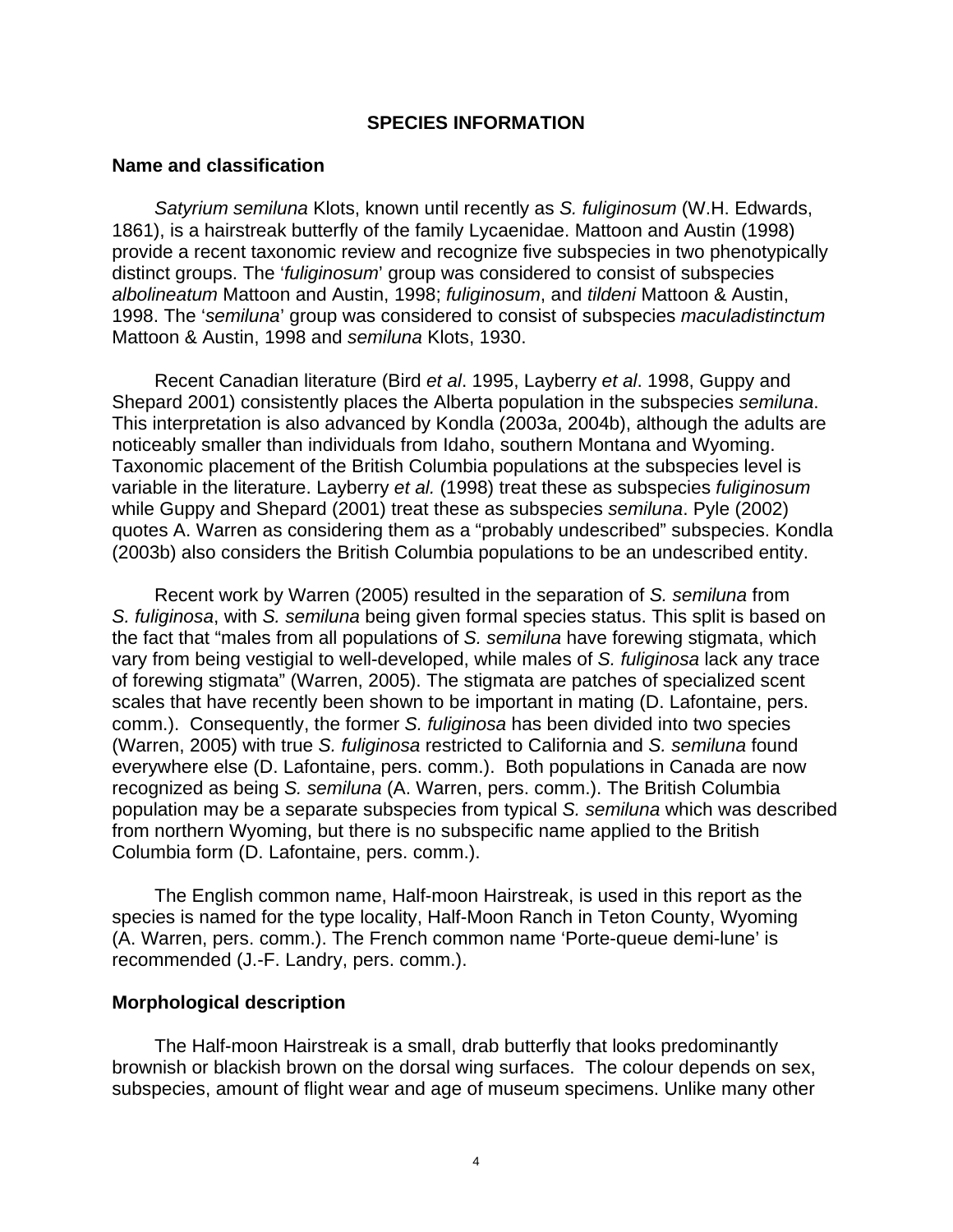species of hairstreaks, there are no tails on the hindwings. Figure 1 illustrates Alberta and British Columbia males. Comparative illustrations showing *S. fuliginosa* and Canadian females are provided in Kondla (2003b).



Figure 1. Dorsal and ventral views of the Alberta (Waterton Lakes National Park) and British Columbia (vicinity of White lake) entities in comparison to each other. Scale is lifesize.

Males of the Alberta population are very small, with a wingspan of 25 mm or less. The dorsal wing surface is dark brown which fades to lighter brown with age. Males have a conspicuous dark stigma (patch with androconial scales) on the dorsal surface of the forewing. The undersides of males are medium brown with grey overscaling along the distal wing margins. Large black spots, slightly edged with white scaling, are present in the postmedial area of the ventral surface of the forewing. The black postmedial spotting on the dorsal side of the hindwings is much reduced. The submarginal areas of the undersides of the wings are featureless or have very faint markings. Females are larger and are paler and greyer on the ventral side than males

Males of the British Columbia population of the Half-moon Hairstreak have a wingspan of 30 mm or more and are conspicuously larger than their Alberta counterparts. The dorsal wing colour is a dark grey-brown that appears blackish when fresh. The dorsal colour fades to brown with age. The stigma on the dorsal surface of the forewing of most individuals is inconspicuous and less cleanly defined than in individuals of the Alberta population. Male undersides are more conspicuously spotted than in the Alberta population. This increased maculation includes more distinct marginal spotting and a more conspicuous dark bar at the forewing cell end. Females differ from males in the same manner as their Alberta counterparts.

Adult Half-moon Hairstreaks can be confused with another lycaenid butterfly that flies in the same areas and overlaps in flight period. This butterfly is *Aricia icarioides*, Icarioides Blue or Boisduval's Blue (also placed in the genera *Icaricia* or *Plebejus* by various authors). This identification confusion is limited to ventral views because males of *Aricia icarioides* are blue on the dorsal wing surface and even female *A. icarioides* normally have at least some basal blue on the dorsal surfaces of the wings.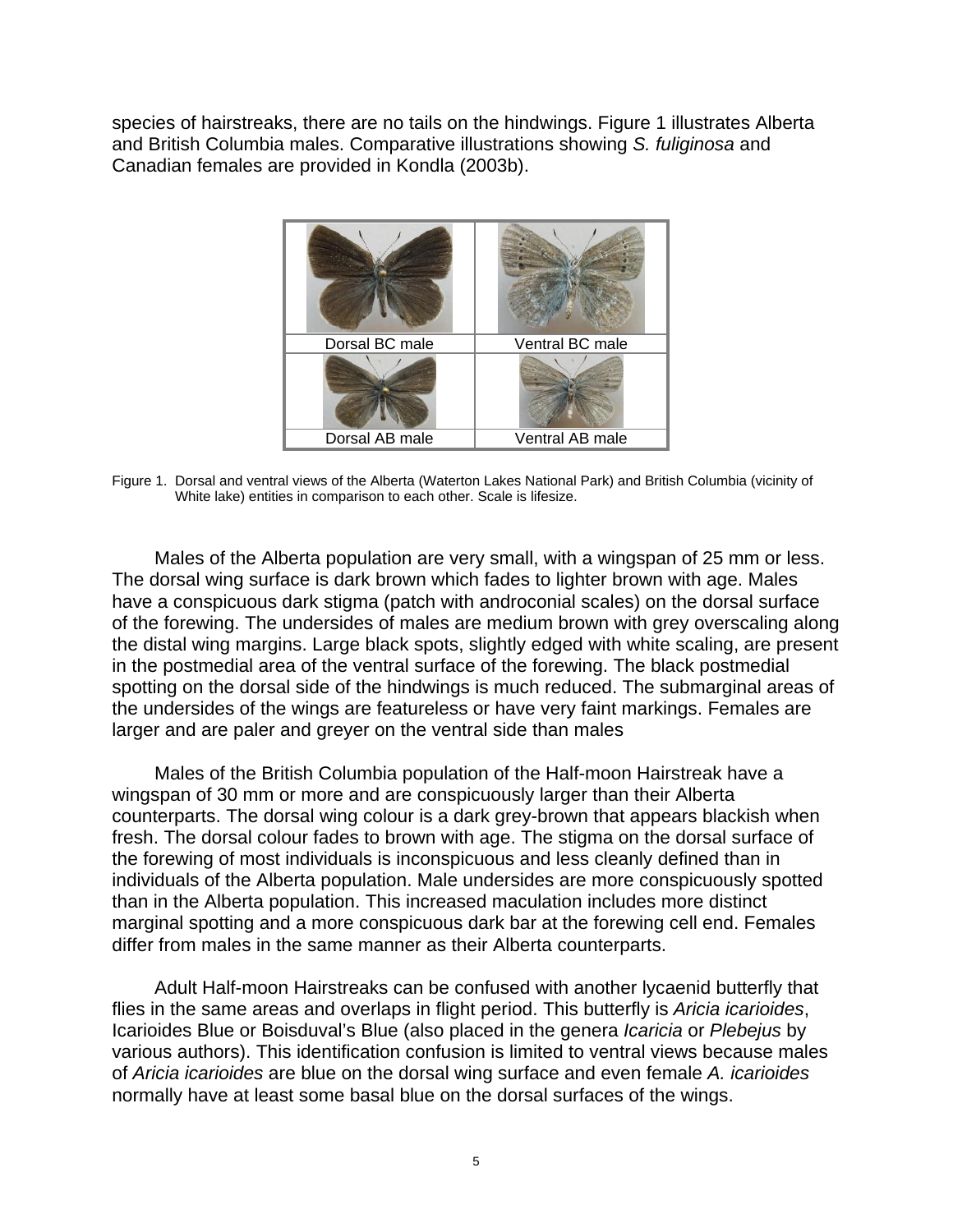The eggs of *S. fuliginosa*, which may actually refer to *S. semiluna*, are described by Scott (1986a) as greenish white. Scott (1992) provides further details on the appearance of the egg and notes that some eggs are tan coloured, possibly as a consequence of age. Last-instar larvae are described by Ballmer and Pratt (1988). They note that the larva superficially resembles that of *Aricia icarioides*. The larva is reported as having a light green ground colour with whitish lateral chevrons and a dark brown head.

#### **Genetic description**

Gene flow between the British Columbia and Waterton Lakes populations is highly unlikely because of substantial geographical separation and ecological barriers. The Guelph Centre for DNA Barcoding has assembled a segment of the mitochondrial DNA sequences of cytochrome C oxidase from ten specimens of *S. semiluna* (four from the White Lake basin in British Columbia, two from Waterton Lakes National Park in Alberta and four from Kittitas County in Washington State). The nucleotide sequence for all ten specimens was identical. This result does not support, but neither does it refute, the hypothesis that differences in the appearance of adults and structural differences in the male androconial patch may be indicative of differences in genetic structure between the Alberta and the British Columbia populations, because the analysis does not resolve recent divergences (F. Sperling, pers. comm.).

#### **Designatable units**

There is some evidence that the two Canadian populations may be taxonomically distinct, but there are no subspecies level names for the populations, and more work needs to be done on this aspect. The observed morphological differences may be indicative of two different entities, or they may reflect plasticity of certain characteristics when the species occupies different habitats.

There is a significant geographical disjunction between the two populations in Canada, which also extends well south of the Canadian border. There is no opportunity for exchange of individuals between the Alberta and British Columbia populations. The populations are separated by a linear distance of approximately 400 km, most of which consists of habitats that are not suitable for the species. These populations may not appear to be biogeographically distinct if one considers all of the cordilleran area in southwestern Canada to be homogeneous, but the biogeographic and ecological environments of the south Okanagan area of British Columbia and southwestern Alberta are different. In addition, there are large areas of unsuitable high elevation habitat west and east of the Rocky Mountains both in Canada and in the United States. Although the Alberta and British Columbia populations occur in different ecological situations and are isolated from each other, they occur within the Southern Mountain ecozone.

The Alberta and British Columbia populations are subject to different land use regimes and threats. The Alberta population is located in a national park where anthropogenic threats are limited, although the population is exposed to stochastic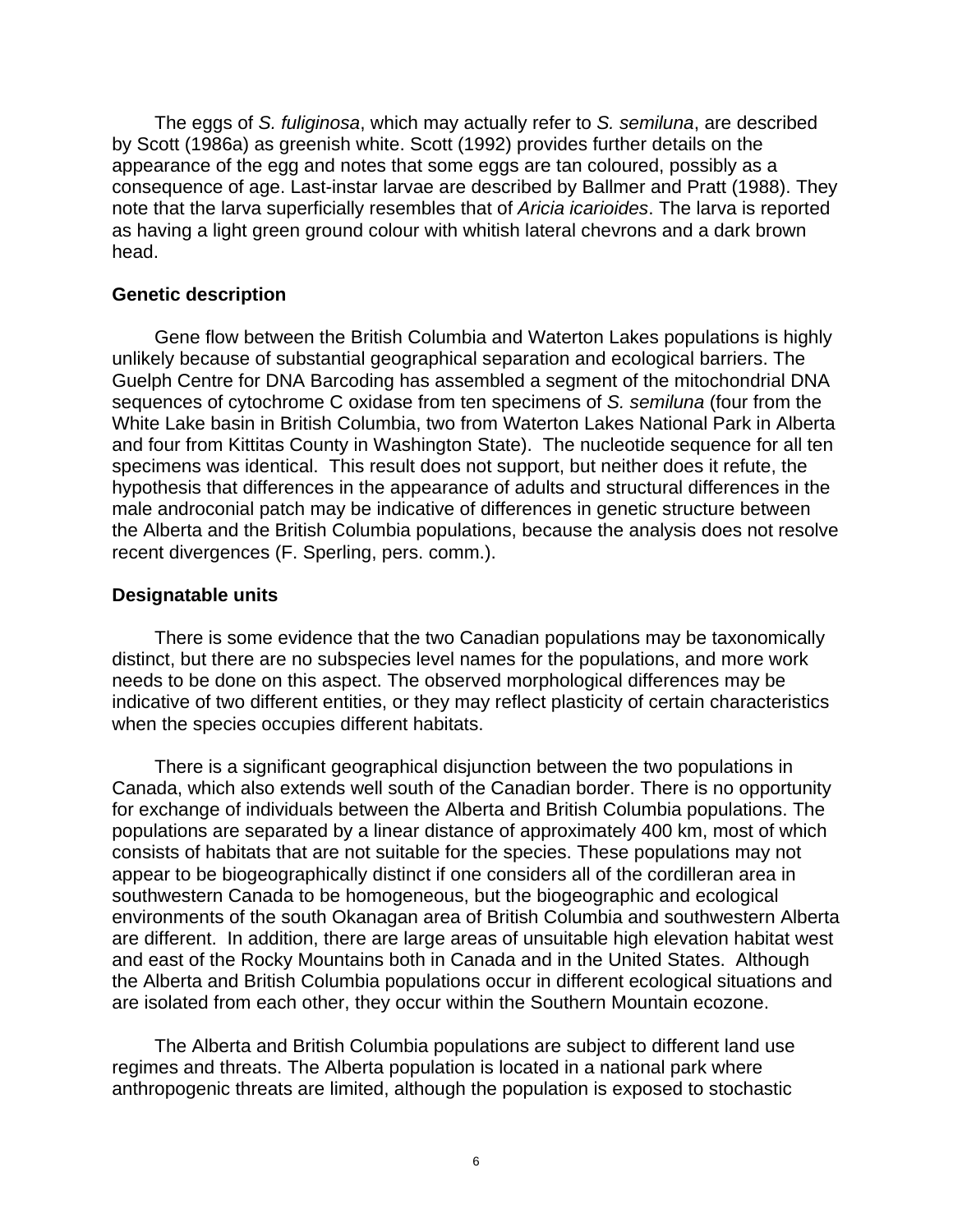natural processes and is subject to the effects of knapweed invasion and control. The British Columbia population occurs at a number of sites which are subject to a range of land uses that may threaten the persistence of the butterfly at these sites. Its habitat is also subject to invasion by alien plant species.

#### **DISTRIBUTION**

#### **Global range**

The range of *Satyrium semiluna* occurs from extreme southern interior British Columbia south to the east side of the Sierra Nevadas in central California and thence east to western Montana, eastern Wyoming and northwestern Colorado (Figure 2). The Alberta population belongs to a phenotype that extends to northwestern Colorado and westward through Nevada, Oregon and Idaho (Mattoon and Austin 1998). The taxonomic status and range of the British Columbia entity is unclear, but the southern limit may be in nearby northern Washington as evidenced by the presence of a different phenotype in Kittitas County (N. Kondla unpublished data).

#### **Canadian range**

The Canadian range of *S. semiluna* consists of one known population in Waterton Lakes National Park and 11 known sites which may represent six populations of another subspecies in extreme southern interior British Columbia (Figure 3). The British Columbia population is contiguous with populations in Washington State (Guppy and Shepard, 2001). Less than 1% of the global distribution of *S. semiluna* is in Canada.

Literature reports indicate that the Half-moon Hairstreak in Canada has been recorded (under the name Sooty Hairstreak) from only a few areas in British Columbia and from Waterton Lakes National Park in Alberta (Bird *et al.* 1995, Bowman 1951, Guppy and Shepard 2001, Kondla 2003b, Layberry *et al.* 1998). The species is not known to occur in the area surrounding Waterton Lakes National Park (Kondla 2004a). A report of this species from the lower Fraser valley by Llewellyn-Jones (1951) is considered to be an error because the species has never been documented to occupy moist forest habitat anywhere in its range*.*

Prior to 2003, *S. semiluna* (then known as *S. fuliginosum semiluna*) was known in Canada from a historical collection by J. McDunnough in Waterton Lakes National Park in 1923 (specimen in Canadian National Collection). Kondla visited this area in 2003, noted a specimen in the park insect collection from 1967, and then discovered an extant population on an alluvial fan in the park (Kondla 2003a).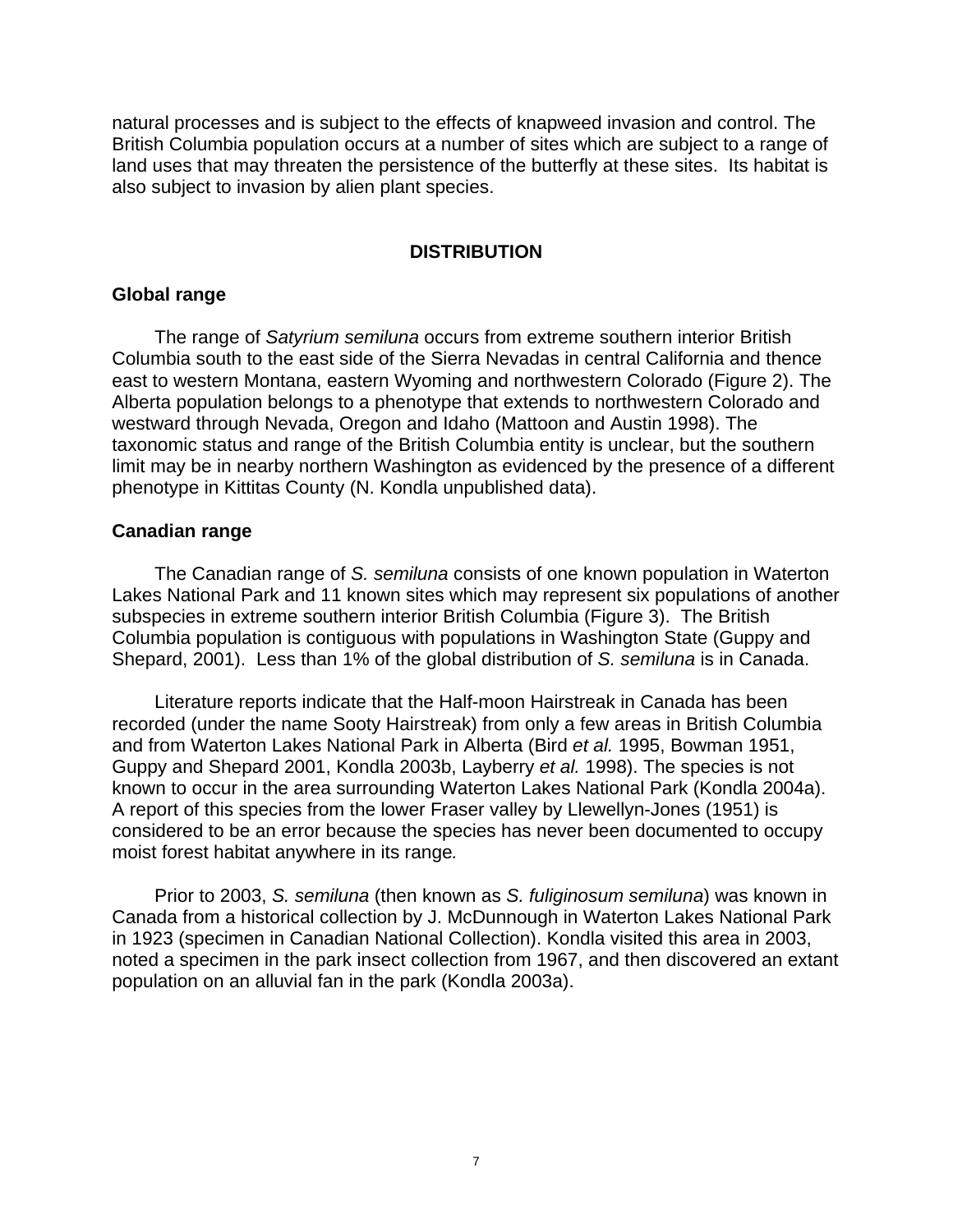

Figure 2. Global and North American range of *Satyrium semiluna*. Source: adapted from Opler (1999), S. Kohler (pers. comm.), N. Kondla (unpublished data), and A. Warren (pers. comm.). Note the disjunct population in SW Alberta.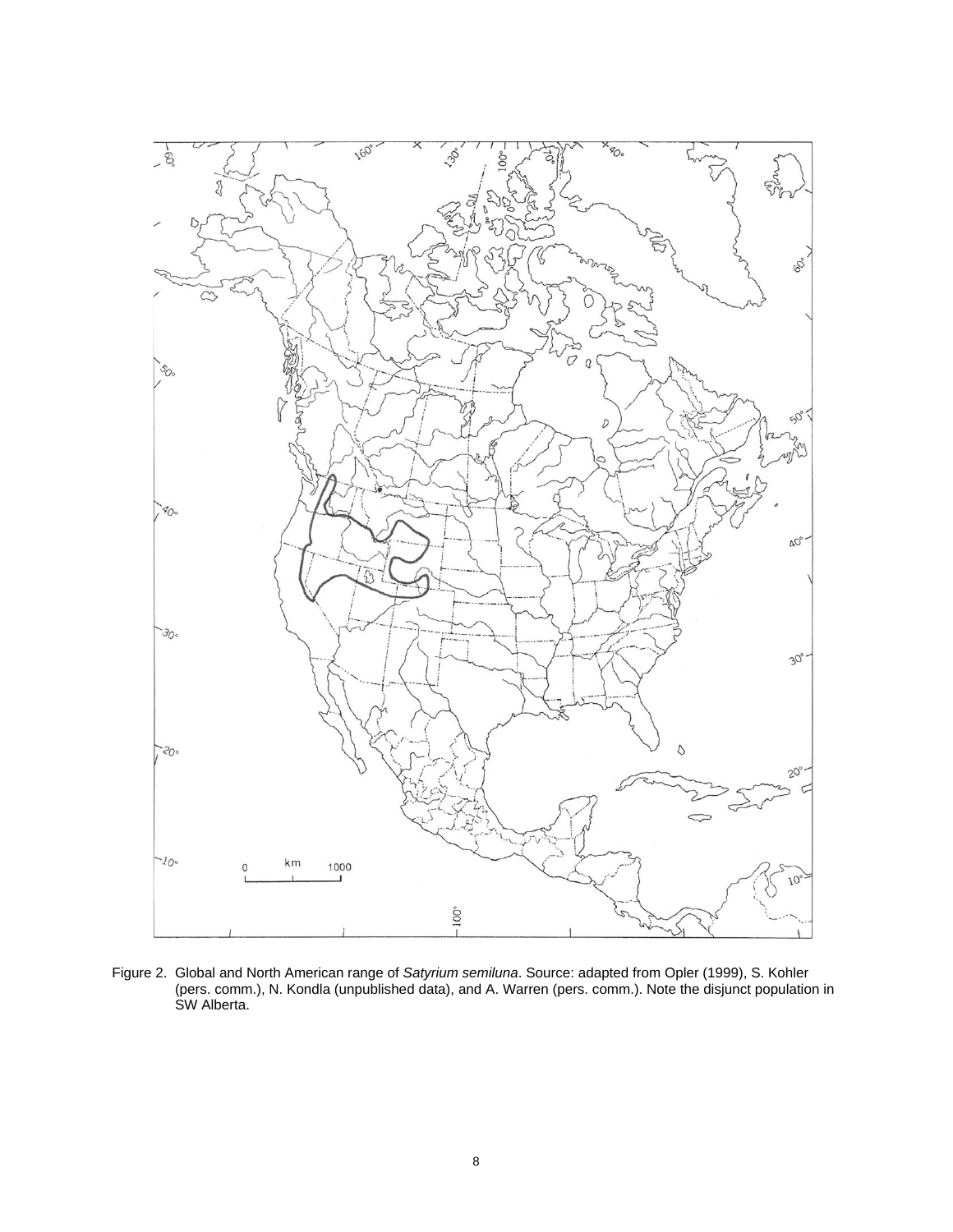

Figure 3. Known distribution of *Satyrium semiluna* in British Columbia: cross = previously known location confirmed in 2003; square = previously known location not resurveyed in 2003; circle = new locations found in 2003; triangle = locations surveyed in 2003 but no Hairstreaks found. Note: due to map scale not all sites examined can be displayed as individual symbols.

In British Columbia, the earliest known record for *S. semiluna* (also originally called S. *fuliginosum*) is from an unknown location in the vicinity of Osoyoos in 1895 (Canadian National Collection). Three specimens in the Royal British Columbia Museum were collected in 1898 and 1901 at an unknown location in British Columbia. Subsequently, there were a few collections from the vicinity of Keremeos in 1923; Anarchist Mountain in 1975, 1976, 1979, 1985 and 1990; and one sight record from Richter Pass in 2002. In 2003, Kondla conducted field surveys to confirm some past records and locate additional sites. This work resulted in the discovery of new sites in the vicinity of Kilpoola Lake, White Lake and Mt. Kobau, as well as the confirmation of the species' presence at Richter Pass and Anarchist Mountain. An additional site near Keremeos Columns Provincial Park was reported by J. Fenneman (pers. comm.) in 2003.

The extent of occurrence and the area of occupancy of the single Alberta population are about 5 km<sup>2</sup>.

The extent of occurrence of the known British Columbia population is approximately 480  $km<sup>2</sup>$ . The maximum potential area of occupancy of the British Columbia population is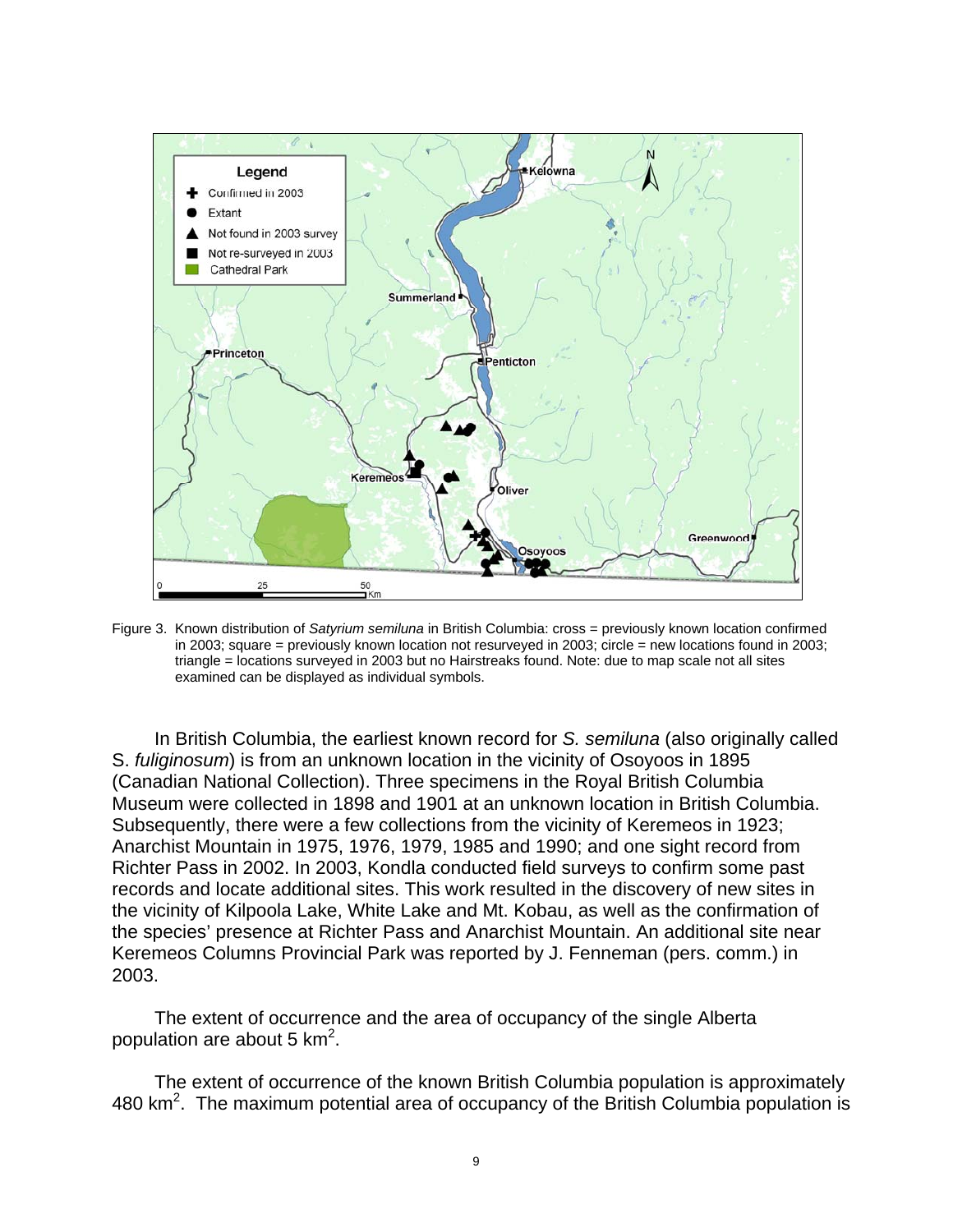about 250 km<sup>2</sup>, based on a rough estimate of the amount of non-forested habitat within the extent of occurrence. Only a small portion of the total area of sagebrush/grassland habitat in British Columbia has been searched for the presence of *S. semiluna*. Field surveys in 2003 did not find the species in all apparently suitable habitat patches and yielded only seven occupied sites out of 33 searched. Existing information and observations suggest the species does not use steep terrain. Information is not available on how much of the non-forested area supports the lupine species presumed to be the larval food plant of the Hairstreak. In addition, the lupine is an abundant and widespread species in British Columbia, and its presence clearly does not determine the butterfly's range in the province. Given these considerations, it is likely that the actual area of occupancy is a small percentage of the unforested area. A very rough preliminary estimate is that the maximum area of occupancy could be as little as  $25 \text{ km}^2$ .

The extent of occurrence for the entire population of *S. semiluna* in Canada (Alberta and British Columbia populations combined) is 485  $km^2$ , and its area of occupancy is about 30 km<sup>2</sup>.

#### **HABITAT**

#### **Habitat requirements**

In 2003, the British Columbia population of *S. semiluna* was found only in sagebrush/bluebunch wheatgrass habitat with silky lupine (*Lupinus sericeus*) present, at an elevation from 600 m to 1,100 m. Extant populations were found in areas that, at the landscape scale, had reduced relief in comparison to surrounding steeper areas (Figure 4). All sites where the butterflies were present also had flowering plants of common yarrow (*Achillea millefolium*) and umbrella-plant (*Eriogonum heracleoides*).



Figure 4. Typical Half-moon Hairstreak habitat in British Columbia – White Lake basin.

Because the British Columbia population has not been found in all visually suitable habitat patches that have been searched, the population appears to be fragmented. Clusters of sites in the White Lake, Richter Pass and Anarchist Mountain areas are each considered to represent one population. Each of the other three sites is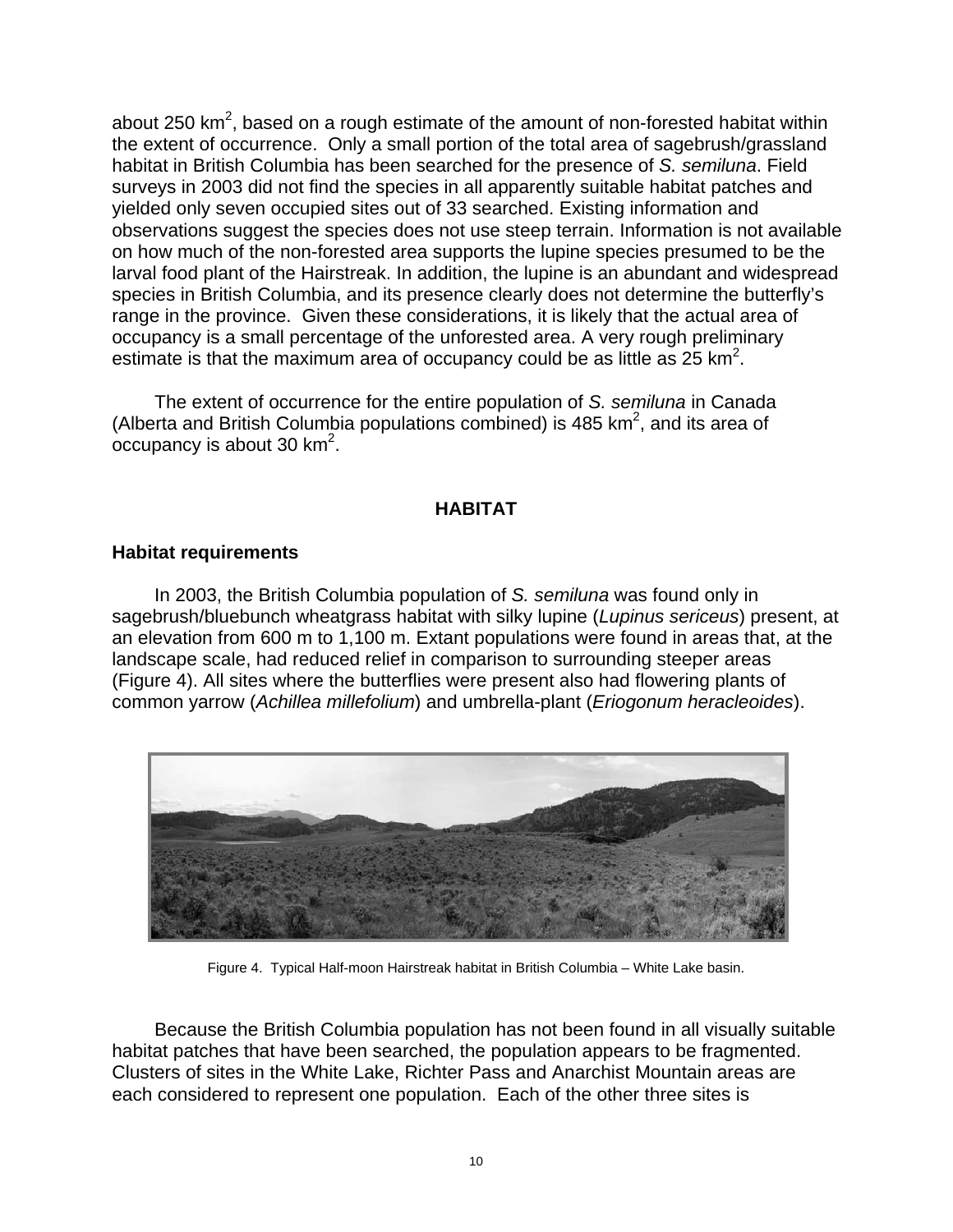considered to represent a separate population. There is, however, substantial connectivity of sagebrush habitats which could allow movement between occupied sites. It is possible that these sites represent part of one large, fragmented metapopulation. The one known exception is the White Lake basin which has a block of known and potential habitat that is disjunct at the landscape scale from other known habitat patches and is therefore not part of that meta-population.

Multiple sites were examined in the White Lake basin in 2003. A robust population of *S. semiluna* was found in lightly grazed sagebrush/grass habitat. In contrast, no Hairstreaks were found just across the road in very heavily grazed sagebrush/grass habitat. Hairstreaks were also not seen in areas where lupine was present but sagebrush was absent. It appears that the presence of sagebrush is an important habitat component in British Columbia. The minimum amount of lupine needed as a habitat component is unknown. No Half-moon Hairstreaks were seen at any British Columbia site with extreme livestock grazing.

The single Alberta population of *S. semiluna* occupies level grassland habitat at an elevation of about 1,300 m on a coarse-textured alluvial fan with abundant *Lupinus sericeus* and flowering low goldenrod (*Solidago missouriensis*) and yellow umbrellaplant (*Eriogonum flavum*). Numerous areas within and near Waterton Lakes National Park at low to high elevations and with *Lupinus* present were searched but no additional Hairstreaks were found except for three individuals on hummocky moraine near the densely populated fan habitat (Kondla 2003a, 2004b). Furthermore, these three individuals outside the breeding habitat on the nearby alluvial fan were seen only in 2003 under very windy conditions. Examination of the same area in 2004 under calm conditions did not reveal any Hairstreaks. It is possible that the three individuals had been blown away from their normal habitat. Habitat in Alberta is not fragmented because there is only a single population of *S. semiluna* in a single habitat patch.

There may be an obligatory association of the larvae in the two Canadian populations of *S. semiluna* with specific species of ants. This potential relationship, if present, may be a key component of the habitat requirements of *S. semiluna*. Ants have specific habitat requirements, which may be different from butterfly habitat requirements, and hence two interacting sets of habitat requirements may determine the suitability of an area for *S. semiluna*.

#### **Habitat trends**

Except for periodic flooding and reworking of portions of the alluvial deposits, the Half-moon Hairstreak habitat in Waterton Lakes National Park is stable. The habitat is being invaded, however, by knapweed (*Centaurea maculosa*). Continuation of this process will alter the habitat either directly through plant competition or as a consequence of weed control measures.

Information on site-specific habitat trends is lacking for the British Columbia populations, except to note that one occupied site on Anarchist Mountain was burned by a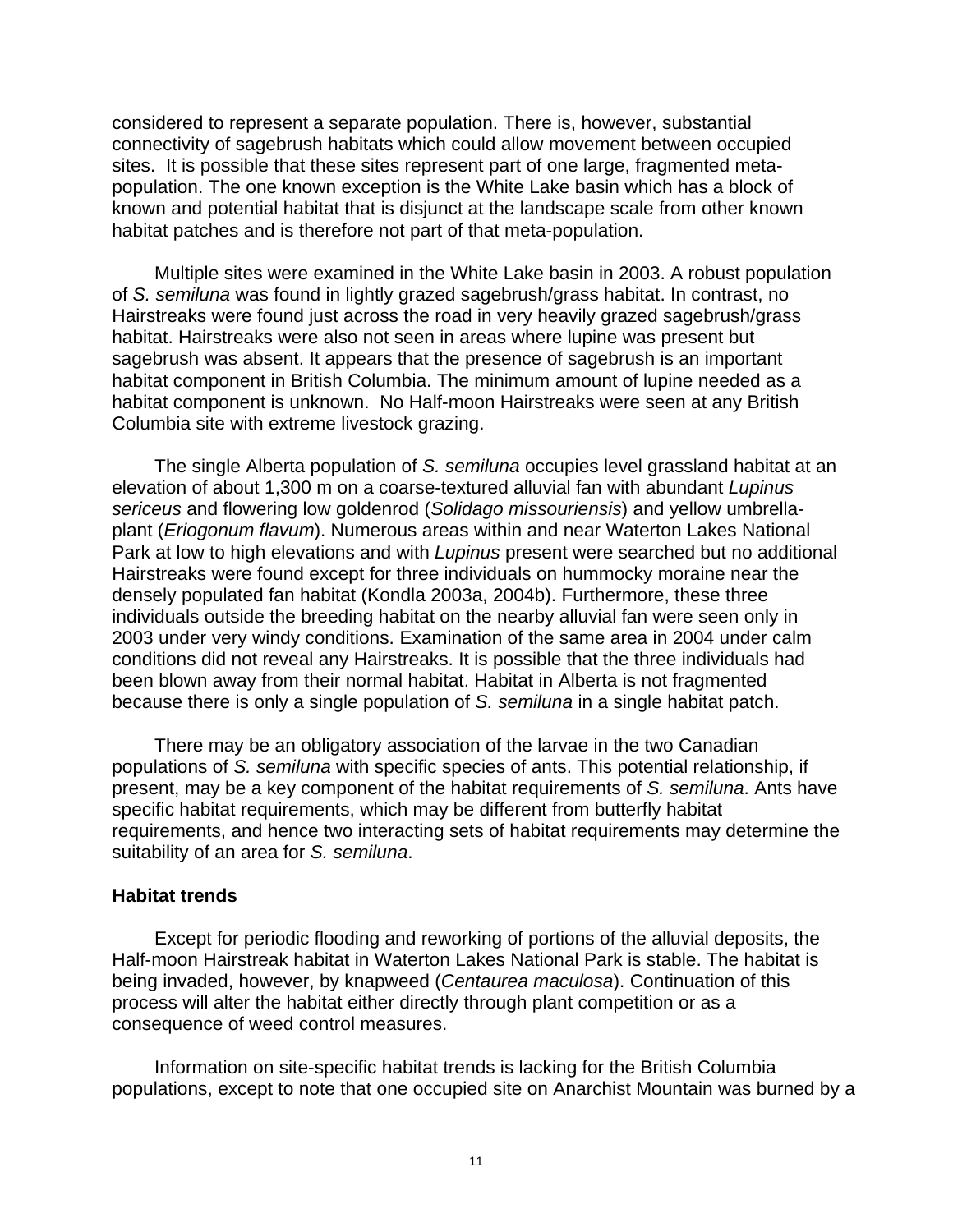wildfire in July of 2003. The condition of sagebrush sites at lower elevations was observed by Kondla to be generally poorer than at higher elevations. The quantities of six types of sagebrush grasslands where the Half-moon Hairstreak may occur in the Okanagan valley as well as the trends for these habitats are presented in Table 1. Many of these habitats have undergone substantial declines, ranging from 40% (for big sagebrush – bluebunch wheatgrass, the habitat type for the Half-moon Hairstreak) to none. However, several of the sites where the Hairstreak occurs are on lands recently acquired for protection purposes. Such protection will partially offset the trend of loss of sagebrush grasslands, only 50% of which remain compared to what occurred historically in the south Okanagan Valley (T. Lea, pers. comm.). The general increase in land use intensity in the south Okanagan-Similkameen area will likely cause further losses and degradation to the condition of the small amounts of these sagebrush grassland habitats that persist outside protected areas at both lower and higher elevations.

| <b>Habitat type</b>                                        | <b>Total area</b><br>occurring<br>in 1995<br>(ha) | <b>Total area</b><br>occurring<br>in 1800<br>(ha) | <b>Change from</b><br>1800 to 1995<br>(ha) | % change |
|------------------------------------------------------------|---------------------------------------------------|---------------------------------------------------|--------------------------------------------|----------|
| Big sagebrush-selaginella; very<br>shallow soil            | 4546                                              | 4536                                              | 10                                         | $-0\%$   |
| Big sagebrush-bluebunch wheatgrass;<br>mesic               | 2000                                              | 3321                                              | $-1320$                                    | $-40%$   |
| Bluebunch wheatgrass-arrow-leaved<br>balsamroot; deep soil | 7671                                              | 7776                                              | $-105$                                     | $-0\%$   |
| Bluebunch wheatgrass-Sandberg's<br>bluegrass; deep soil    | 4400                                              | 4314                                              | 86                                         | $-0\%$   |
| Bluebunch wheatgrass-junegrass;<br>mesic                   | 1829                                              | 2454                                              | -625                                       | $-25%$   |
| Bluebunch wheatgrass-selaginella;<br>shallow soil          | 12563                                             | 12456                                             | 107                                        | $-0\%$   |

#### **Table 1. Habitat trends for sagebrush grassland habitat types that potentially support**  *S. semiluna***. (Dyer and Lea, unpublished data, 2005)**

#### **Habitat protection/ownership**

The Waterton Lakes National Park population of *S. semiluna* is protected by virtue of its location, and the significance of this population is now known to park officials, but the habitat is susceptible to the effects of knapweed invasion.

Most of the known British Columbia populations of the butterfly are located on private land where they do not receive any legal protection; however, some sagebrush grasslands that potentially support the butterfly are within conservation lands (Table 2). Some confirmed sites for *S. semiluna* occur within recently acquired sites, including White Lake and Mount Kobau (D. Fraser, pers. comm.). Some of the White Lake population is on federal land belonging to the National Research Council and leased to a private ranching family that is cooperating with the Biodiversity Ranch Program of The Nature Trust. Management of the land does not presently include specific consideration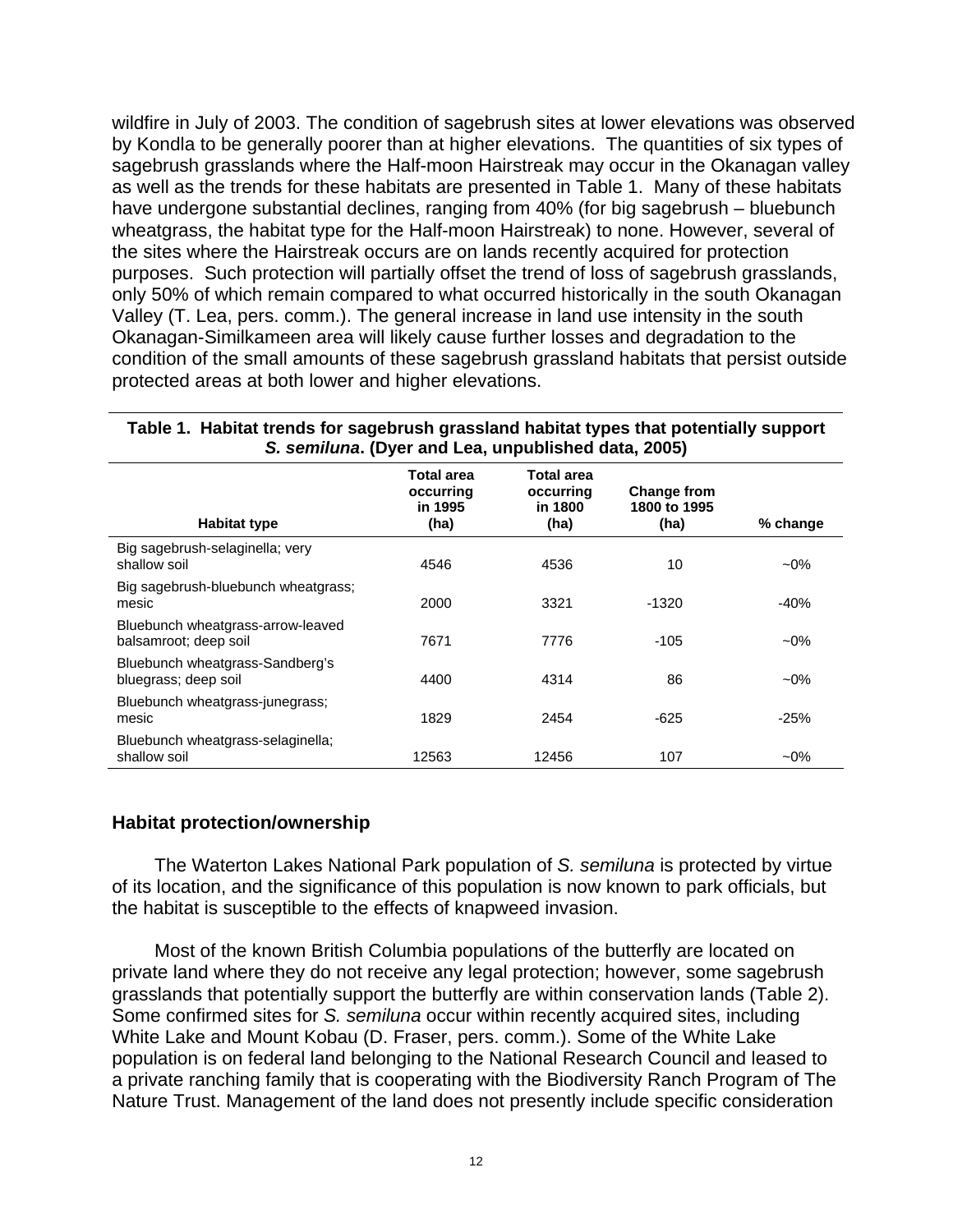of *S. semiluna* habitat requirements, but the Ranch takes an integrated approach to managing ranching and other land uses to balance the habitat requirements of the many species at risk that exist there. Some of these may be complementary to the needs of the Half-moon Hairstreak (CWS, Pacific and Northern Region, pers. comm., 2006).

| types that potentially support S. semiluna (Dyer and Lea, unpublished data, 2005). |               |                                  |                                         |                           |                             |  |  |  |
|------------------------------------------------------------------------------------|---------------|----------------------------------|-----------------------------------------|---------------------------|-----------------------------|--|--|--|
| <b>Habitat</b><br>type                                                             | Total<br>(ha) | Lands in<br>conservation<br>(ha) | <b>Provincial</b><br>crown land<br>(ha) | Indian<br>reserve<br>(ha) | <b>Private</b><br>land (ha) |  |  |  |
| Big sagebrush-selaginella; very<br>shallow soil                                    | 4546          | 1163                             | 1112                                    | 944                       | 1327                        |  |  |  |
| Big sagebrush-bluebunch<br>wheatgrass; mesic                                       | 2000          | 457                              | 273                                     | 329                       | 941                         |  |  |  |
| Bluebunch wheatgrass-arrow-<br>leaved balsamroot; deep soil                        | 7671          | 966                              | 1589                                    | 2628                      | 2488                        |  |  |  |
| Bluebunch wheatgrass-Sandberg's<br>bluegrass; deep soil                            | 4400          | 471                              | 780                                     | 851                       | 2298                        |  |  |  |
| Bluebunch wheatgrass-junegrass;<br>mesic                                           | 1829          | 374                              | 238                                     | 368                       | 849                         |  |  |  |
| Bluebunch wheatgrass-selaginella;<br>shallow soil                                  | 12519         | 2547                             | 3794                                    | 2532                      | 3646                        |  |  |  |

# **Table 2. Current ownership and conservation status of sagebrush grassland habitat**

#### **BIOLOGY**

#### **Life cycle and reproduction**

Eggs are laid on host lupines or in the leaf litter at the base of plants (Scott 1986b, 1992). The eggs overwinter and the larval and pupal stages occur in spring. Adults emerge in the late spring or early summer and complete the life cycle. The species is reported as having one generation per year.

#### **Adult activity period**

In British Columbia, adults have been found as early as 20 May and as late as 4 July. Based on observations in 2003 and most museum specimens, the last two weeks of June appear to be the peak flight period in British Columbia. Capture dates for five museum specimens from the period 1895 to 1901 are notably earlier and range from May 20 to June 2. Lack of precise geographic locations for these specimens makes it impossible to determine if these early dates were the result of unusual climatic conditions at that time or if the specimens originated from low elevation habitat which no longer exists.

An early specimen from the Alberta population was collected on 25 June (Bird *et al*., 1995). In Kondla's 2003-2004 surveys, the Alberta population flew in the last two weeks of July. The flight period in both provinces appears to be correlated with seasonal senescence of *Lupinus sericeus*.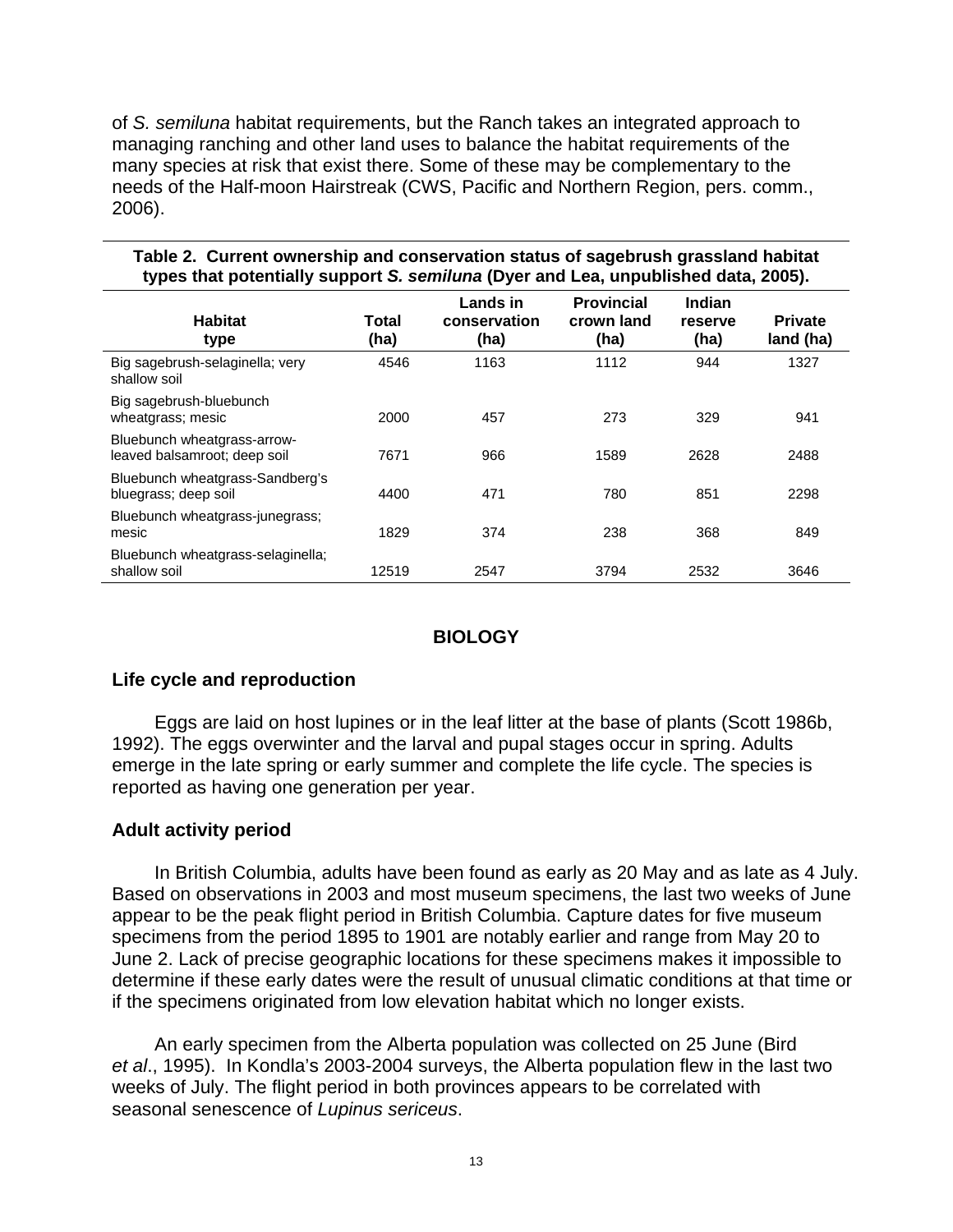In both British Columbia and Alberta, adults were active during much of the daylight period. In 2003, adults were active between 0830 and 1800 hours in British Columbia and between 0830 and 1930 hours in Alberta (Kondla, personal observation). British Columbia individuals may engage in some communal roosting overnight at the tops of sagebrush plants. Three individuals were noted within a few centimetres of each other at the top of a sagebrush plant at 1800 h on one occasion. In 1975, Guppy (unpublished data) noted many adults resting individually, with their wings closed, on the upper surface of large arrowleaf balsamroot (*Balsamorhiza sagittata*) leaves at midday in hot weather with the sun mostly obscured by high thin cloud.

#### **Adult food resources**

Alberta adults primarily use *Eriogonum flavum* as a nectar source, probably because of the abundance of this plant in its habitat. Flowers of *Solidago missouriensis* are also used as a nectar source, but this plant is much less abundant in the habitat (Kondla 2003a, 2004b). British Columbia adults have been found taking nectar at *Achillea millefolium*, *Eriogonum heracleoides*, and rabbitbrush (*Chrysothamnus viscidiflorus*) (Kondla 2003b and unpublished data).

#### **Reproductive behaviour**

Perching appears to be the primary form of mate-locating behaviour exhibited by males in both Alberta and British Columbia.

In Alberta, several mating pairs of *S. semiluna* were found on flowers of both *Eriogonum flavum* and *Solidago missouriensis*. It is possible that nectar sites also serve as mate-locating sites. Mating pairs have also been noted on *Lupinus,* pasture sagewort (*Artemisia frigida*) and other vegetation. Under conditions with little or no wind, Alberta males engage in low (less than 60 cm high) patrolling flights which include circling of *Lupinus* plants. Both males and females have also been seen on a variety of substrates, including bare soil, grass culm, rocks, dry knapweed stalk, aster (*Aster* sp.), silverberry (*Eleaegnus commutate*), *Lupinus sericeus*, cinquefoil (*Potentilla* sp.) and milk-vetch (*Astragalus* sp.) (N. Kondla 2003a, 2004b).

In British Columbia, male *S. semiluna* were commonly found perching on big sagebrush (*Artemisia tridentate*) shrubs. They were also observed making short flights at heights of 1 to 2 metres between shrub perches. These flights sometimes included circling a given sagebrush plant two or three times before the male moved on to another plant and settling into a perch (N. Kondla, unpublished data).

#### **Larval resources**

Larvae in the United States have been reported to feed on various species of *Lupinus* (Ballmer and Pratt 1988, Scott 1986b, 1992). Several species of *Lupinus* are known to occur in Alberta and British Columbia, but only the widespread and common *Lupinus sericeus* has been consistently noted where *S. semiluna* populations have been found (Kondla, unpublished data).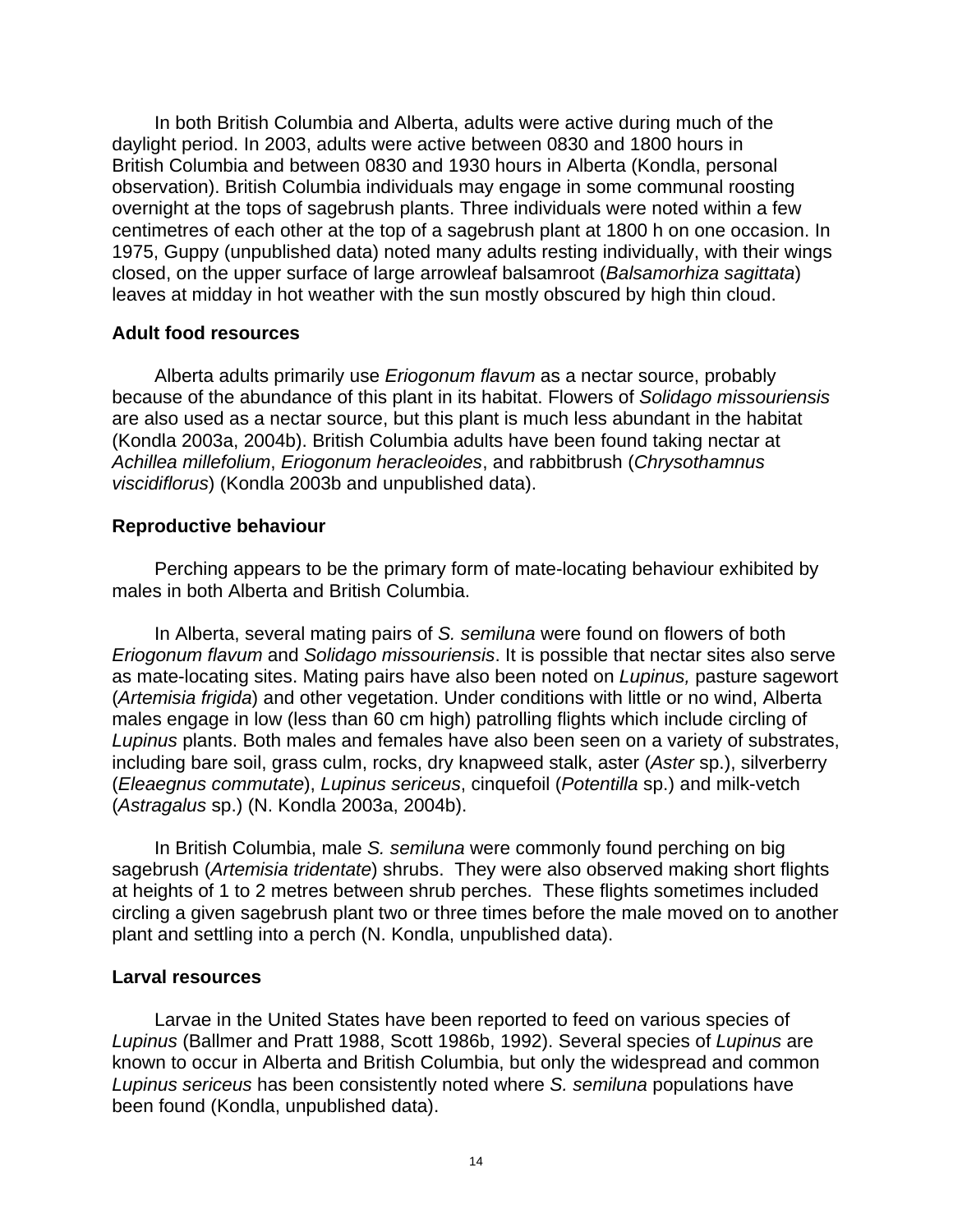#### **Interspecific interactions – Myrmecophily**

Myrmecophily in butterflies is a mutualistic relationship between the larva and one or several ant species. The larvae of lycaenid butterflies secrete a nutritious liquid containing carbohydrates and free amino acids from a dorsal gland (Pierce 1987, Leimar and Axtén 1993). These secretions are eagerly consumed by the attendant ants. In return, the ants guard the larvae from attacks by predators and parasitoids.

Among Lepidopterans, myrmecophily is most prevalent among Lycaenid butterflies. More than 50% of the butterfly species within the family have a relationship with ants during larval development (Seufert and Fiedler 1996). Some Lycaenid species are obligates (they cannot survive without ant attendants, usually of a specific ant species). Others are facultative (the caterpillar can interact with different ant species, but can survive without them). However, even among facultative species, the larvae usually gain an advantage from myrmecophily.

Myrmecophily in North American Lycaenid species has been noted by a number of researchers, including Ballmer and Pratt (1988) and Scott (1992). Many species in the family Lycaenidae form obligatory associations with certain ant species. In California, the larvae of *S. fuliginosa* (and presumably *S. semiluna*) are frequently tended by at least three species of ants (Warren, 2005). It is not known if myrmecophily is a factor in Canadian populations of *S. semiluna*, but if these populations are strongly myrmecophilous, then this ant association might help explain the apparently patchy distribution of the butterfly within larger areas of otherwise seemingly suitable habitat.

#### **Adaptability**

The presence of a British Columbia population of *S. semiluna* in an area that is fairly heavily grazed by livestock suggests that the butterfly is at least somewhat tolerant of that land use. The lack of a consistent association of the butterfly with any lupine other than *Lupinus sericeus*, combined with the patchy distribution within apparently suitable habitat, suggests that *S. semiluna* may be quite specialized and not very adaptable. Alternately, it may be that the attendant ants have a patchy distribution that limits the butterfly.

#### **POPULATION SIZES AND TRENDS**

#### **Search effort**

The plausible distribution of the British Columbia populations has been the subject of considerable historical field time by many people over more than 100 years (Guppy and Shepard 2001). Thirty-three apparently suitable sites were searched over 11 days by Kondla in 2003 (detailed site and search effort information not available) as part of presence/absence surveys conducted specifically for this species. Some areas were searched more than once before Hairstreak presence was noted. These searches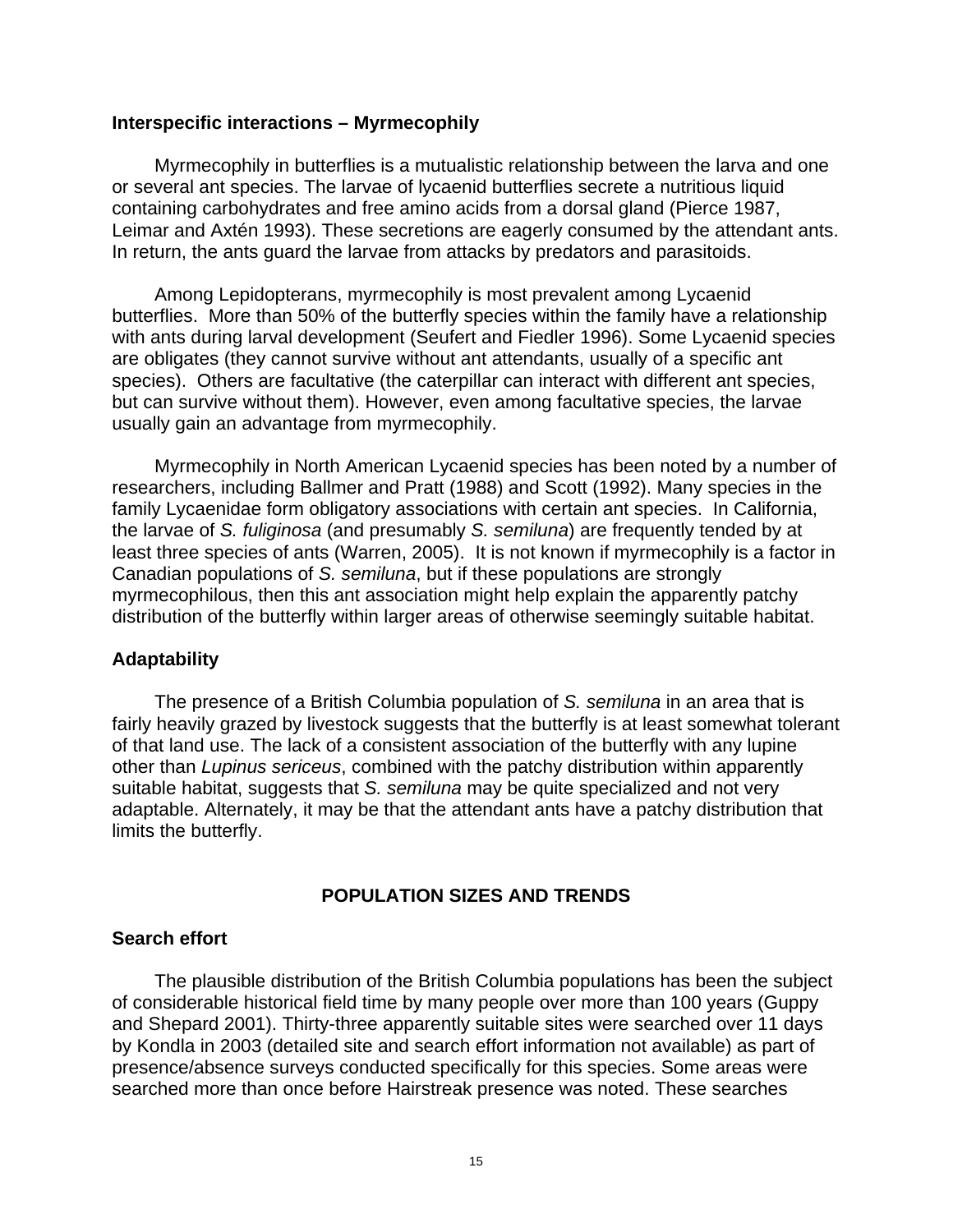resulted in Hairstreak presence being detected at only seven sites. Because a cumulative historical total for *S. semiluna* of only 11 sites is known, it appears that the British Columbia populations are highly localized and that the dearth of known locations is not a result of the species being persistently overlooked.

The area of occupancy of S. *semiluna* in Alberta is also within an area that has received a substantial amount of historical field time (Bird *et al.* 1995). In 2003 and 2004, Kondla examined more than 40 Alberta sites (detailed site and search effort information not available) and detected only one population in Waterton Lakes National Park.

#### **Abundance**

A preliminary estimate of the Alberta population of *S. semiluna*, based on counting butterflies and professional opinion, suggests a population in the range of 3,000 to 10,000 adults in 2003 (Kondla 2003a). In 2004, only about 250 adults were counted in the same population (Kondla 2004b).

The sizes of the seven British Columbia populations are unknown. The limited available information suggests that populations vary in size and that the total adult population could plausibly be in the order of 5,000 to 15,000, but this is a very crude estimate. The numbers of adults seen in British Columbia populations in 2003 are: Anarchist Mountain – 5, Blind Creek – 9, Kilpoola – 5, Richter Pass – 47, White Lake – 56. Dennis St. John repeatedly surveyed the White Lake site in 2005, but found only two adults (O. Dyer, pers. comm.). Museum specimens are also of few individuals from each site. The examination of collection data from 37 Canadian collections and one USA collection revealed a total of 40 specimens, of which 19 are located in one collection. Thirty-three of the museum specimens are from Anarchist Mountain. Five of the remaining seven specimens may also have been collected on Anarchist Mountain, but the exact collection site of these specimens is unknown.

#### **Fluctuations and trends**

There is insufficient data to identify fluctuations and trends for the British Columbia population. The only suggestive information comes from historical and recent collections on Anarchist Mountain where the species has been found on a number of occasions. The number of specimens collected from this location over the years suggests that the species may have been more abundant there in the past. In 1975, a search by Guppy for a few hours on one day yielded nine adults. Although Guppy returned in 1976 and 1988, he did not find any adults in a few hours of searching each time. In 2003, intensive searching by Kondla on four days yielded only five adults.

For the British Columbia population as a whole, it is reasonable to suggest that infrastructure development, reduction in host plant abundance by livestock grazing, weed invasion and forest ingress into open areas subsequent to wildfire control has resulted in a smaller population of *S. semiluna* compared to pre-settlement times.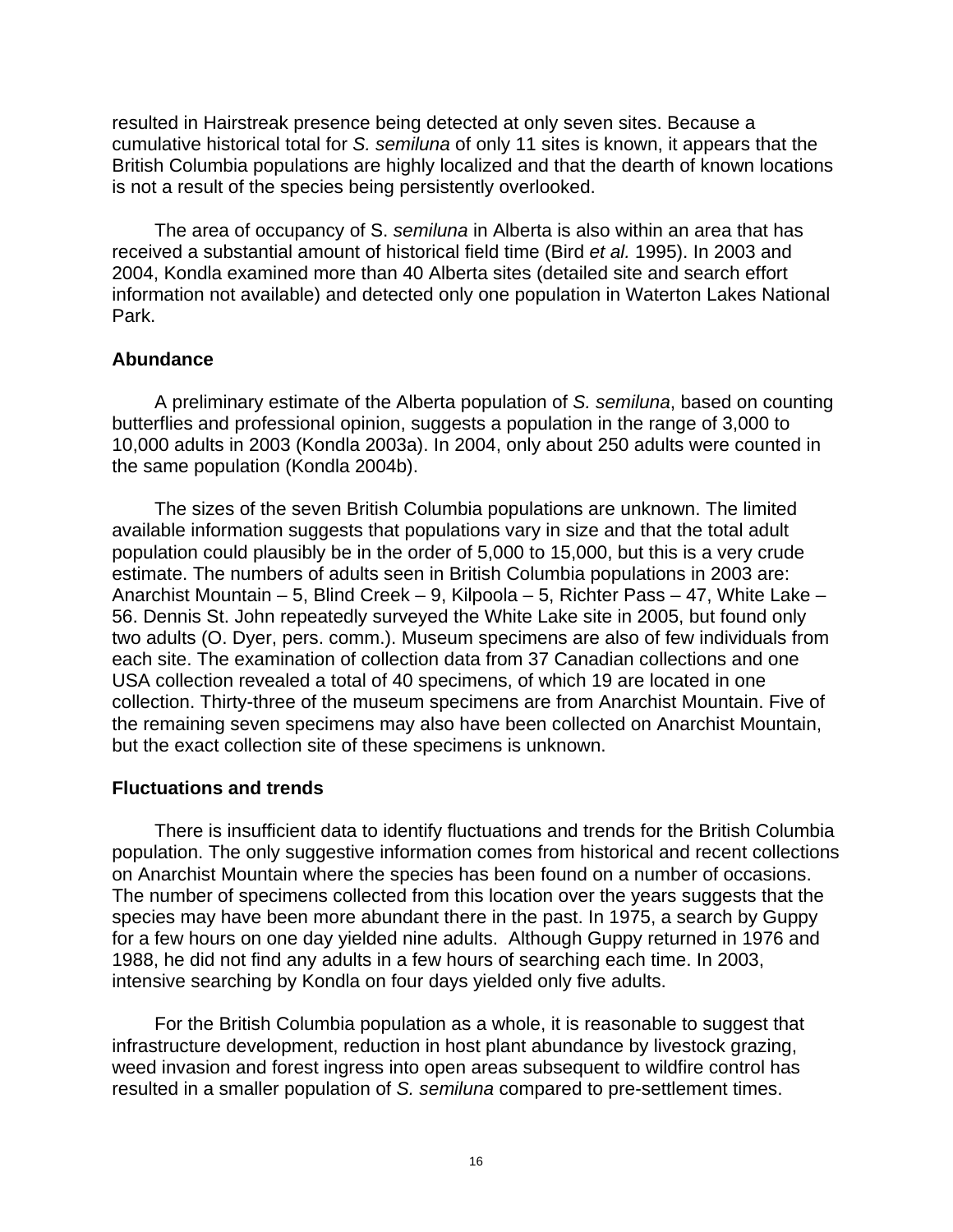The Alberta population was examined by the same observers in 2003 and in 2004. In 2003, there were so many individuals that they could not be counted in any practical manner. A conservative population estimate is several thousands of individuals. In contrast, only about 250 adults were located in four days of field time in 2004. This massive reduction may have been caused by an unusually late killing frost in the area in the spring of 2004 (Kondla 2004b) (Appendix 1). Stochastic weather events may cause order of magnitude population size fluctuations in the Alberta population.

#### **Rescue effect**

Dispersal abilities for *Satyrium* butterflies are thought to be quite small, a few kilometres and generally less. There are populations of *S. semiluna* in Washington State that are apparently secure (S4) and contiguous with the British Columbia population (Guppy and Shepard, 2001) so that rescue of the latter could be considered possible. However, if the extirpation of population from a site is caused by habitat loss/degradation, then that site will not be recolonized until suitable habitat becomes once again available, and even then it may not happen if the source population is more than a few kilometres away.

Rescue is very unlikely for the Alberta population because there are no known nearby locations. There is a record of the species in Montana on the other side of the continental divide. However, this record is questionable because the area of the record is not typical habitat for *S. semiluna* (S. Kohler, pers. comm.). In any case, movement of *S. semiluna* across the continental divide is not plausible. The nearest known population of the butterfly along the east front of the Rocky Mountains in Montana is some 300 kilometres distant, and it would not likely be a natural rescue source for the Alberta population of *S. semiluna*.

#### **LIMITING FACTORS AND THREATS**

The presence of the larval food plants is thought to be one of the primary limiting factors of the butterfly at the landscape scale. The species is associated with warm, dry habitats and is at the northern extent of its range in Canada, thus suggesting regional climate as a limiting factor. The presence of the appropriate species of ants may also be a limiting factor. Wildfire is potentially a local factor in habitat suitability and population size over time.

The Alberta population of *S. semiluna* is restricted to an alluvial fan where there is a strong likelihood of mortality of individuals from natural flooding. Some limitation to the population may also result from the mechanical effects of trampling by elk (*Cervus canadensis*) wintering in its habitat. The massive population reduction witnessed in 2004 suggests that extirpation through natural stochastic process, for example, unseasonable frost, is possible. The extirpation of a subalpine population of the Silvery Blue (*Glaucopsyche lygdamus*) and the severe reduction of populations of several other butterflies by an unseasonably late frost occurred in Colorado; the populations had not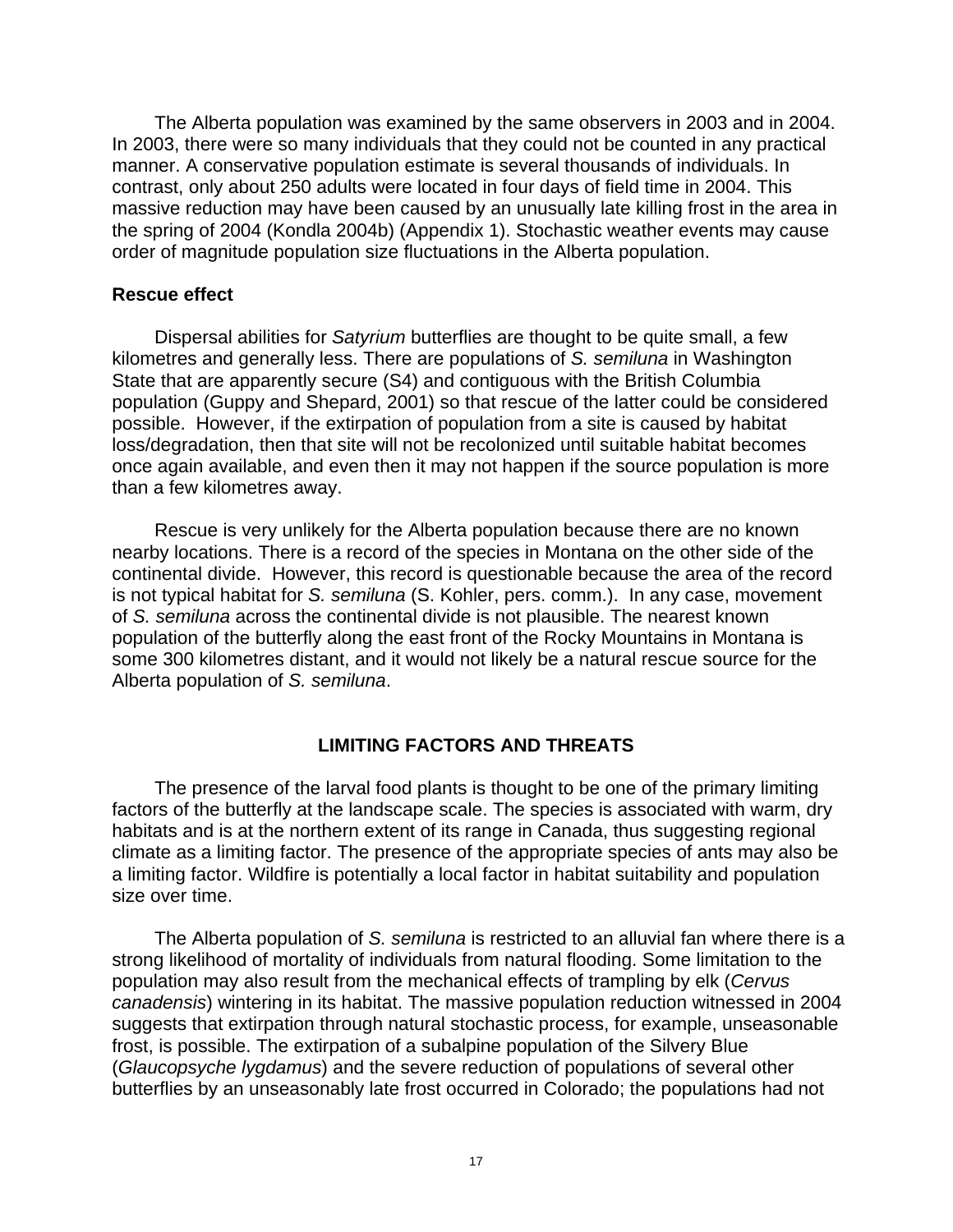recovered several years later (Ehrlich *et al*. 1972). The only apparent and substantive human-induced threat to *S. semiluna* in Alberta is habitat change resulting from the expanding spotted knapweed (*Centaurea maculosa*) population and subsequent knapweed control activities. Knapweed is known to cause significant ecological damage by changing the structure and diversity of plant communities through competition for resources and release of allelopathic compounds (e.g., Tyser and Key, 1988; Kelsey and Locken, 1987). Knapweed has also been linked to increases in surface water runoff and soil sedimentation (Lacey *et al*. 1989). Control measures for knapweed, such as herbicide use, may also affect non-target plants in the area. The specific consequences for the Half-moon Hairstreak have not been researched, but such fundamental changes in the ecosystem are likely to have negative consequences for the butterflies, and so this weed is considered to be a significant threat to the Alberta population. Knapweed control is underway by Parks Canada. This is being done with due diligence and with regard for the undesirable effects of the control measures themselves, but even a combination of spot herbicide application and hand pulling results in some unavoidable damage.

The British Columbia population is subject to a wide variety of human activities that could depress or extirpate local populations. Livestock grazing is the most pervasive economic land use and is a likely factor in population dynamics on lands subjected to extremely intense and persistent grazing. Populations of Half-moon Hairstreaks occur on grazed lands, and the Richter Pass population co-exists with fairly heavy livestock grazing. However, in the White Lake basin, the butterflies were found in an area of light grazing, but none were seen just across the road where the same habitat had been very heavily grazed. Excessive livestock grazing represents a clear, existing threat, especially given that most known populations occur on private land where there are no legal requirements to prevent excessive livestock grazing. The amount of habitat at one of the Richter Pass locations may be reduced in the future through the expansion of an aggregate pit. Mining activity is also a potential source of habitat reduction. The human population is growing at a rapid rate in the area and this is expected to continue. Associated with increases in the human population, residential housing and road construction continues to consume habitat on Anarchist Mountain (Kondla, pers. obs. 2003), and housing expansion is very much an ongoing threat in the south Okanagan area. Native habitat is also being converted to intensive agricultural uses, including vineyards which are undergoing rapid expansion in the area. Knapweed was not observed in the occupied Half-moon Hairstreak sites in 2003. Lack of historical information precludes proof that any populations of the Half-moon Hairstreak have been affected by knapweed in the past, but knapweed and other weeds, are likely potential threats to extant populations of the Half-moon Hairstreak in its British Columbia range.

#### **SPECIAL SIGNIFICANCE OF THE SPECIES**

*Satyrium semiluna* is one of a number of species that reach their distribution limit in southwestern Canada and are restricted to a very small percentage of the Canadian landscape. The Alberta population of the butterfly is disjunct from populations to the south in the United States and from the other Canadian populations in British Columbia.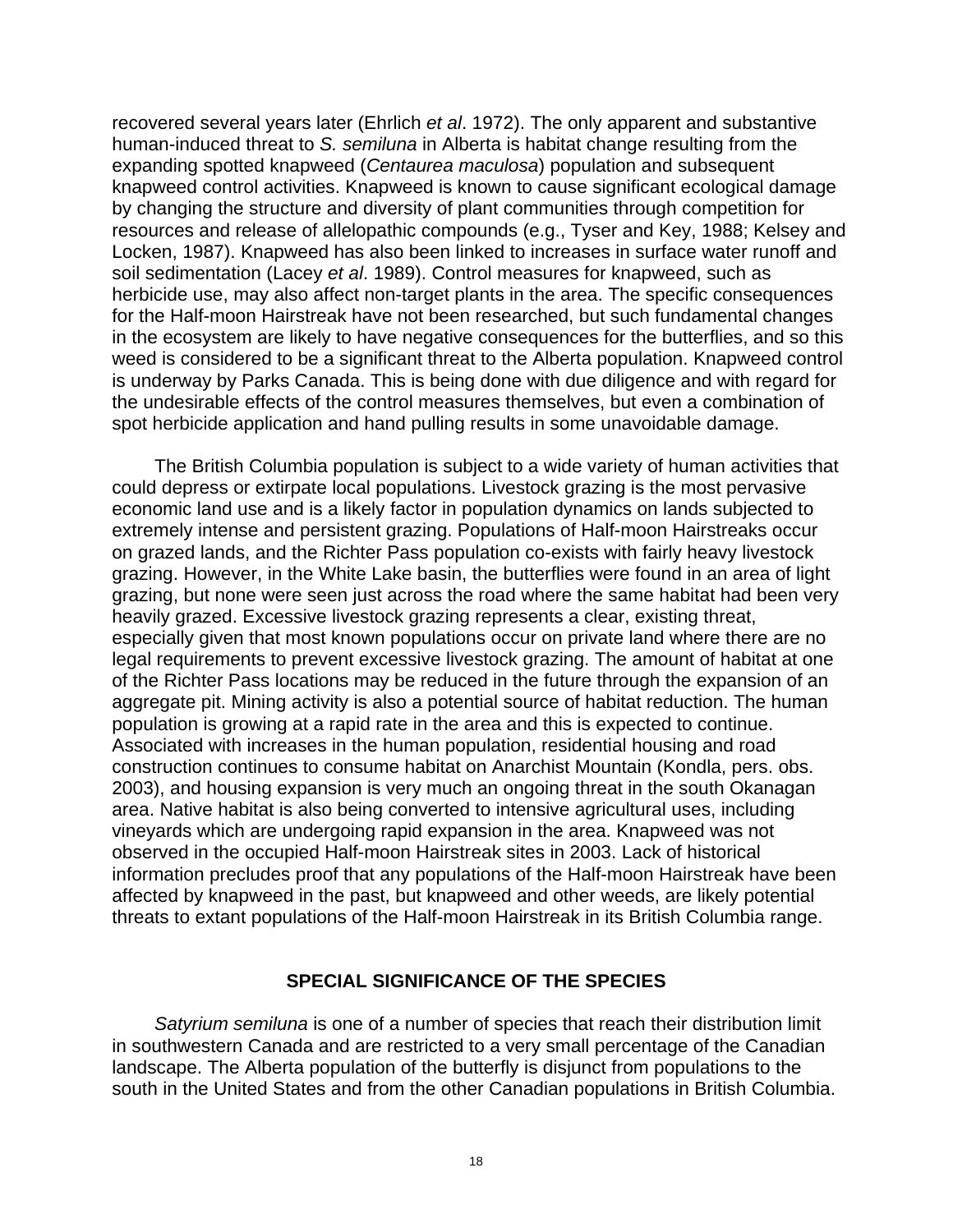#### **EXISTING PROTECTION OR OTHER STATUS DESIGNATIONS**

The Alberta population of *S semiluna* is protected under the National Parks Act, but is subject to activities within the Park and habitat changes from knapweed invasion. Most known British Columbia populations of the butterfly are not protected under any federal or provincial statute and are mostly on private land. However, several new protected areas in the Okanagan Valley are located within the range of the Half-moon Hairstreak (D. Fraser, pers. comm.) and provide protection for the butterfly's habitat.

The Nature Conservancy has assigned *S. fuliginosa* a global status rank of G4 and a Canadian national status rank of N1N2 (NatureServe, 2005). Because most of the locations are actually records for *S. semiluna*, the ranks are probably valid for this species. The species is ranked SH in Alberta (this rank is outdated; based on 2003 information, S1 is more appropriate), S1 in British Columbia, S4 in Washington and Montana, and SNR in Idaho.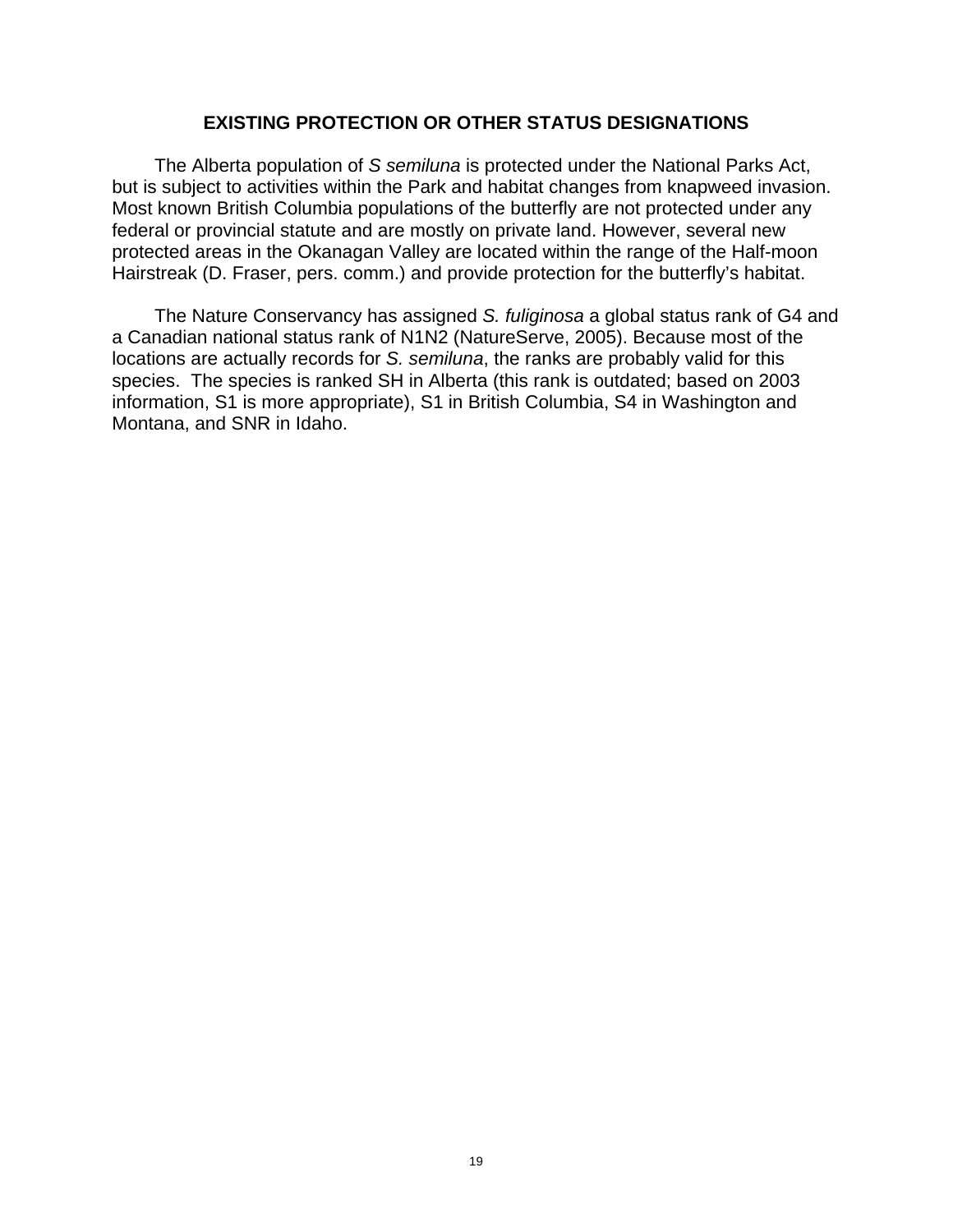### **TECHNICAL SUMMARY**

*Satyrium semiluna*  Range of occurrence in Canada: British Columbia and Alberta

Porte-queue demi-lune

|                |                | <b>Extent and Area information</b>                                                                                                                                                                                                                                                       |                                                                                                                                                                                                                  |
|----------------|----------------|------------------------------------------------------------------------------------------------------------------------------------------------------------------------------------------------------------------------------------------------------------------------------------------|------------------------------------------------------------------------------------------------------------------------------------------------------------------------------------------------------------------|
| $\bullet$      | 485 $km^2$     |                                                                                                                                                                                                                                                                                          |                                                                                                                                                                                                                  |
|                | $\bullet$      | specify trend                                                                                                                                                                                                                                                                            | Unknown, probably declining                                                                                                                                                                                      |
|                | $\bullet$      | are there extreme fluctuations in EO                                                                                                                                                                                                                                                     | <b>No</b>                                                                                                                                                                                                        |
|                |                | area of occupancy                                                                                                                                                                                                                                                                        | $<$ 250 km <sup>2</sup> , could be as little as                                                                                                                                                                  |
|                |                |                                                                                                                                                                                                                                                                                          | 30 $km2$                                                                                                                                                                                                         |
|                | $\bullet$      | specify trend                                                                                                                                                                                                                                                                            | Uknown                                                                                                                                                                                                           |
|                |                | are there extreme fluctuations in AO                                                                                                                                                                                                                                                     | Unknown, but unlikely                                                                                                                                                                                            |
|                |                | number of extant locations                                                                                                                                                                                                                                                               | 12 sites, likely representing 7<br>populations                                                                                                                                                                   |
|                |                | specify trend in # locations                                                                                                                                                                                                                                                             | Unknown, new locations have<br>recently been found, probably<br>as a result of increased search<br>effort                                                                                                        |
|                |                | are there extreme fluctuations in # locations                                                                                                                                                                                                                                            | <b>No</b>                                                                                                                                                                                                        |
|                | habitat trend: |                                                                                                                                                                                                                                                                                          | Declining                                                                                                                                                                                                        |
|                |                | <b>Population information</b>                                                                                                                                                                                                                                                            |                                                                                                                                                                                                                  |
| ٠              |                | generation time                                                                                                                                                                                                                                                                          | 1 year                                                                                                                                                                                                           |
| $\bullet$      |                | number of mature individuals in the Canadian population                                                                                                                                                                                                                                  | Unknown, plausibly as many as<br>8,000 to 25,000, but lower limit<br>could be considerably lower                                                                                                                 |
| $\bullet$      |                | total population trend                                                                                                                                                                                                                                                                   | Unknown, likely declining                                                                                                                                                                                        |
|                | $\bullet$      | if decline, % decline over the last/next 10 years or 3<br>generations, whichever is greater (or specify if for shorter<br>time period)                                                                                                                                                   | Not applicable                                                                                                                                                                                                   |
|                | $\bullet$      | are there extreme fluctuations in number of mature<br>individuals                                                                                                                                                                                                                        | Yes in AB population;<br>unlikely in BC population                                                                                                                                                               |
| $\bullet$      |                | is the total population severely fragmented                                                                                                                                                                                                                                              | yes                                                                                                                                                                                                              |
|                |                | list each population and the number of mature individuals<br>in each                                                                                                                                                                                                                     | Waterton Lakes-plausibly<br><1,000 to 10,000<br>Anarchist Mtn. - unknown<br>Keremeos Columns - unknown<br>Kilpoola grasslands - unknown<br>Mt. Kobau - unknown<br>Richter Pass - unknown<br>White Lake - unknown |
|                |                | specify trend in number of populations                                                                                                                                                                                                                                                   | Unknown, may be declining                                                                                                                                                                                        |
|                | $\bullet$      | are there extreme fluctuations in number of populations                                                                                                                                                                                                                                  | Unknown, but probably not                                                                                                                                                                                        |
| <b>Threats</b> |                |                                                                                                                                                                                                                                                                                          |                                                                                                                                                                                                                  |
|                |                | intensive livestock grazing<br>loss of habitat to agriculture, infrastructure development and other uses<br>one location could be affected by expansion of an aggregate pit<br>habitat change by invading knapweed<br>habitat change and direct mortality from knapweed control activity |                                                                                                                                                                                                                  |
| ۰              |                |                                                                                                                                                                                                                                                                                          |                                                                                                                                                                                                                  |

- habitat change and direct mortality from knapweed control activity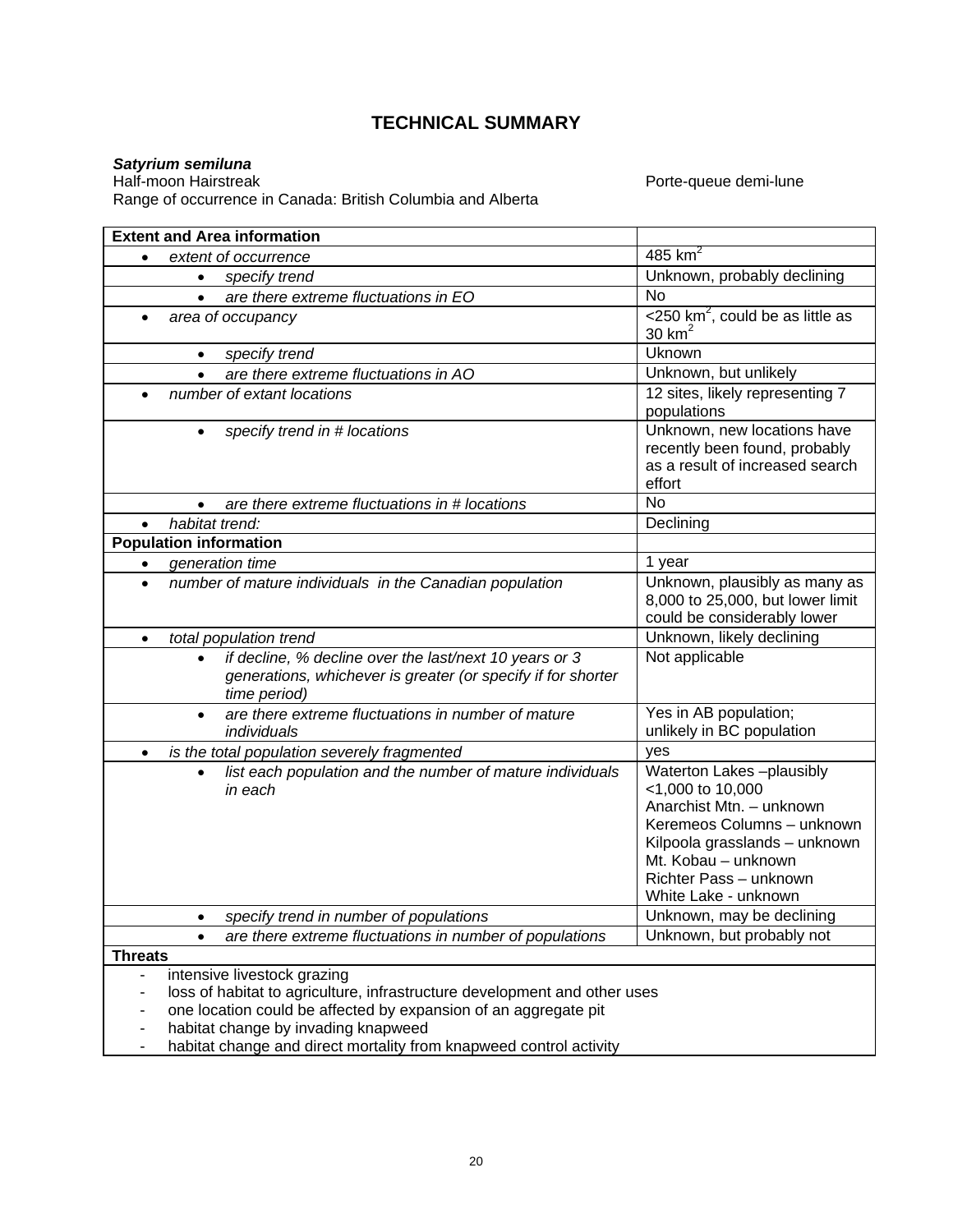| <b>Rescue Effect</b>                                                                             | Moderate                                                                                                                         |  |  |  |  |  |
|--------------------------------------------------------------------------------------------------|----------------------------------------------------------------------------------------------------------------------------------|--|--|--|--|--|
| does species exist elsewhere                                                                     | Yes.                                                                                                                             |  |  |  |  |  |
| status of the outside population(s)?                                                             | US: Apparently secure (S4)                                                                                                       |  |  |  |  |  |
| is immigration known or possible?<br>$\bullet$                                                   | Possible in BC population, but<br>generally this genus is thought<br>to be a poor disperser; highly<br>unlikely in AB population |  |  |  |  |  |
| would immigrants be adapted to survive here?                                                     | Probably                                                                                                                         |  |  |  |  |  |
| is there sufficient habitat for immigrants here?<br>$\bullet$                                    | Probably, although key habitat<br>requirements remain unknown                                                                    |  |  |  |  |  |
| <b>Quantitative Analysis</b>                                                                     | Not applicable                                                                                                                   |  |  |  |  |  |
| <b>Current Status</b><br>COSEWIC: Endangered (2006)                                              |                                                                                                                                  |  |  |  |  |  |
| NatureServe: G4, N1N2 in Canada, S1 in BC, SH (should be updated to S1?) in AB, S4 in Washington |                                                                                                                                  |  |  |  |  |  |

#### **Status and Reasons for Designation**

and Montana, and SNR in Idaho. General Status: may be at risk

| <b>Status: Endangered</b> | <b>Alpha-numeric code:</b> B1ab(iii,v) + 2ab(iii,v) |
|---------------------------|-----------------------------------------------------|
|---------------------------|-----------------------------------------------------|

#### **Reasons for Designation**:

The butterfly occurs as disjunct populations in two small, restricted areas at the northern extreme of the species' range. The species' population has likely declined in the past as a result of habitat loss. Both populations continue to be threatened by habitat loss and degradation. In British Columbia the species occurs in an area under severe pressure for development. In both Alberta and British Columbia, invasive weeds also pose a serious threat.

#### **Applicability of Criteria**

**Criterion A**: (Declining Total Population): no data

**Criterion B**: (Small Distribution, and Decline or Fluctuation):

- the extent of occurrence is smaller than 5,000 km<sup>2</sup> (485 km<sup>2</sup>) 1
- the area of occupancy is smaller than 500 km<sup>2</sup> (smaller than 250 km<sup>2</sup>) 2
- the population is severely fragmented  $-$  a
- and there are continuing declines in the quality of the habitat  $b(iii)$
- resulting in inferred declines in the number of mature individuals  $b(v)$

**Criterion C**: (Small Total Population Size and Decline):Likely meets Threatened C2a(i):

- the number of mature individuals is fewer than 10,000
- there are no data on decline rates
- but continuing decline in population size are inferred on the basis of habitat loss and degradation  $-2$
- with a population structure  $-$  a
- where it is likely that in low population years, the situation exists where no population contains more than 1,000 mature individuals – i
- and although the Alberta population undergoes extreme fluctuations in number of mature individuals, there is no evidence to support extreme fluctuations in the overall population.

**Criterion D**: (Very Small Population or Restricted Distribution): not applicable

**Criterion E**: (Quantitative Analysis): no data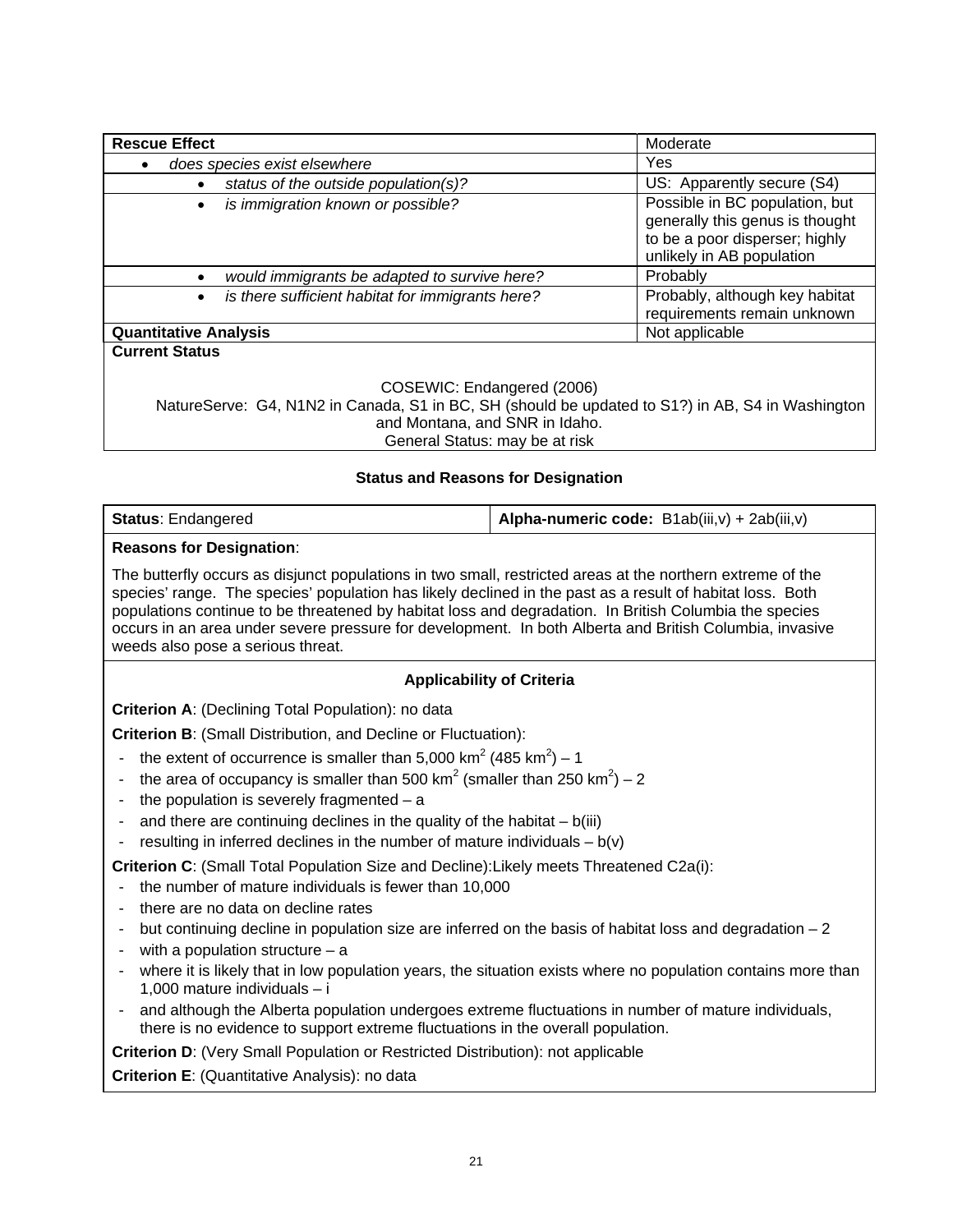#### **ACKNOWLEDGEMENTS AND AUTHORITIES CONTACTED**

Thanks are extended to Dennis St. John, Orville Dyer, Sterling Mattoon, Cyndi Smith, Paul Opler, Andrew Warren, Steve Kohler, Don Lafontaine, Dave Fraser and the BC Conservation Data Centre for providing information. P. Opler and A. Warren also kindly provided review comments on a draft report. The following organizations were contacted for pertinent information: Lower Similkameen Indian Band, Keremeos, BC; Okanagan Nation Alliance, Westbank, BC; Osoyoos Indian Band, Oliver, BC; Penticton Indian Band, Penticton, BC; Upper Similkameen Indian Band, Keremeos, BC; Bob Elner, Canadian Wildlife Service, Delta, BC; Rob Alvo, Conservation Biologist, Parks Canada, Hull, QC; Cyndi Smith, Conservation Biologist, Parks Canada, Waterton Lakes National Park, AB; British Columbia Ministry of Water, Land and Air Protection. Members of the Arthropods Specialist Subcommittee as well as individuals from the range jurisdictions reviewed early drafts of this report and provided numerous comments. Theresa Fowler edited the report and included additional information.

Funding provided by the Canadian Wildlife Service, Environment Canada.

#### **INFORMATION SOURCES**

- Ballmer, G.R. and G.F. Pratt. 1988. A survey of the last instar larvae of the Lycaenidae (Lepidoptera) of California. Journal of Research on the Lepidoptera 27:1-81.
- Bird, C.D., G.J. Hilchie, N.G. Kondla, E.M. Pike & F.A.H. Sperling. 1995. Alberta Butterflies. The Provincial Museum of Alberta, Edmonton. 349 pp.
- Bowman, K. 1951. An annotated list of the Lepidoptera of Alberta. Canadian Journal of Zoology 29:121-165.
- Dyer, O., pers. comm., 2005. Ministry of Environment, Lands and Parks, Government of British Columbia.
- Dyer, O. and T. Lea. 2005. Unpublished data, Ministry of Environment, Lands and Parks, Government of British Columbia.
- Ehrlich, P.R., D.E. Breedlove, P.F. Brussard, M.A. Sharp. 1972. Weather and the regulation of subalpine populations. Ecology 53:243–47.
- Environment Canada. Climate Data Online (accessed February 2006). http://www.climate.weatheroffice.ec.gc.ca/climateData/canada\_e.html
- Fraser, D., pers. comm., 2005 and 2006. Endangered Species Specialist, Ministry of Environment, Lands and Parks, Government of British Columbia, Victoria, BC.
- Guppy, C.S. & J.H. Shepard. 2001. Butterflies of British Columbia. University of British Columbia Press, Vancouver. 414 pp.
- Kelsey, R.G. and L.J. Locken. 1987. Phytotoxic properties of cnicin, a sesqiterpene lactone from *Centaurea maculosa* (spotted knapweed). Journal of Chemical Ecology 13: 19-33.
- Kondla, N.G. 2003a. Preliminary field survey for the Sooty Hairstreak (*Satyrium fuliginosum*) in Waterton Lakes National Park. Report for Parks Canada. 17 pp.
- Kondla, N.G. 2003b. The Sooty Hairstreak in British Columbia. Boreus 23(2):10-12. http://esbc.harbour.com/boreus23\_2.pdf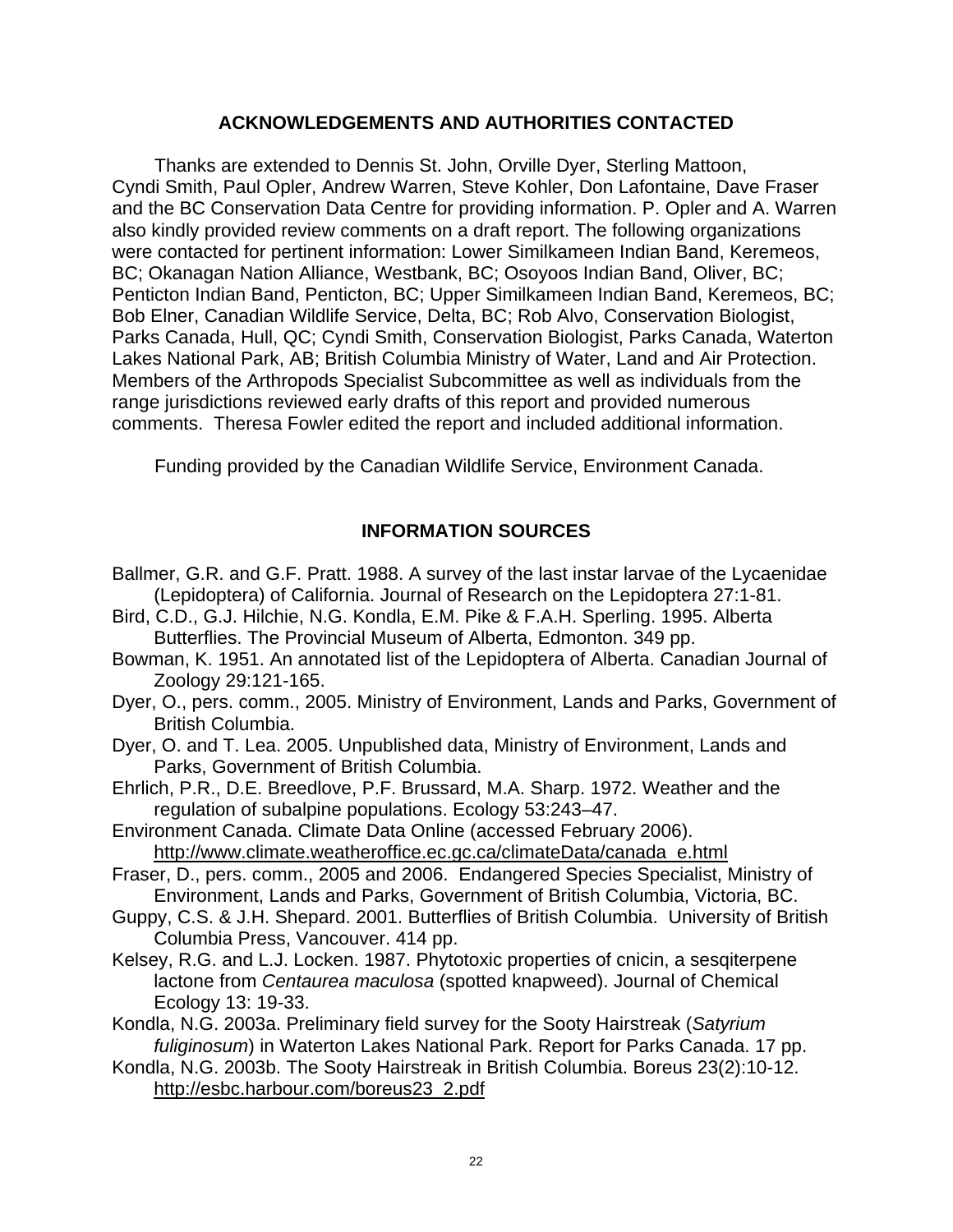Kondla, N.G. 2004a. Conservation overview of butterflies in the southern headwaters at risk (SHARP) area. Alberta Fish and Wildlife, Alberta Species at Risk Report No. 80. 40 pp. http://www3.gov.ab.ca/srd/fw/speciesatrisk/pdf/SAR\_80.pdf

Kondla, N.G. 2004b. Waterton Lakes National Park Sooty Hairstreak survey, 2004. Report for Parks Canada. 24 pp.

Kohler, S., pers. comm., 2005. Missoula, Montana, USA.

Lacey, J.R., C.B. Marlow, and J.R. Lane. 1989. Influence of spotted knapweed (*Centaurea maculosa* ) on surface runoff and sediment yield. Weed Technology 3: 627-631.

Lafontaine, D., pers. comm., 2005. Agriculture and Agri-Food Canada, Ottawa, ON.

Landry, J.-F., pers. comm., 2005. Agriculture and Agri-Food Canada, Ottawa, ON.

- Layberry, R.A., P.W. Hall and J.D. Lafontaine. 1998. The Butterflies of Canada. University of Toronto Press, Toronto. 354pp. + 32pls.
- Lea, T., pers. comm., 2005. Ministry of Environment, Lands and Parks, Government of British Columbia.
- Leimar, O. and A.H. Axén. 1993. Strategic behaviour in an interspecific mutualism; interactions between lycaenid larvae and ants. Animal Behaviour 46:1177-1182.
- Llewellyn-Jones, J.R. 1951. An Annotated Check List of the Macrolepidoptera of British Columbia. Entomological Society of British Columbia, Occasional Paper No. 1. 148 pp.
- Mattoon, S.O. and G.T. Austin. 1998. Review of *Satyrium fuliginosum* (W.H. Edwards) with the description of three new subspecies (Lepidoptera: Lycaenidae). Pp. 681-690 in *Systematics of Western North American butterflies,* edited by T.C. Emmel. Gainesville, FL: Mariposa Press. xxviii + 878 pp.
- NatureServe. 2005. NatureServe Explorer: An online encyclopedia of life [web application]. Version 4.1 NatureServe, Arlington, Virginia. http://www.natureserve.org/explorer. (accessed December 2005).

Opler, P.A. 1999. A field guide to western butterflies*.* Boston: Houghton Mifflin.  $xiv + 540$  pp.

- Pierce, N.E. 1987. The evolution and biogeography of associations between lycaenid butterflies and ants. Oxford Surv. Evolutionary Biology 4: 89-116.
- Pyle, R.M. 2002. The Butterflies of Cascadia. Seattle, Seattle Audubon Society. 419 pp.
- Scott, J.A. 1986a. The Butterflies of North America. A Natural History and Field Guide. Stanford University Press, Stanford. 583 pp.
- Scott, J.A. 1986b. Larval hostplant records for butterflies and skippers (mainly from western U.S.), with notes on their natural history. Papilio (New Series) 4:1-37.
- Scott, J.A. 1992. Hostplant records for butterflies and skippers (mostly from Colorado) 1951-1991, with new life histories and notes on oviposition, immatures, and ecology. Papilio (New Series) 6:1-171.
- Seufert, P. and K. Fiedler. 1996. Life-history diversity and local co-existence of three closely related lycaenid butterflies (Lepidoptera: Lycaenidae) in Malaysian rainforests. Zoologischer Anzeiger 234: 229-239.
- Sperling, F., pers. comm., 2006. Professor, Department of Bioplogical Sciences, University of Alberta, Edmonton, AB.
- Tyser, R.W. and C.H. Key. 1988. Spotted knapweed in natural area fescue grasslands: an ecological assessment. Northwest Science 62: 151-160.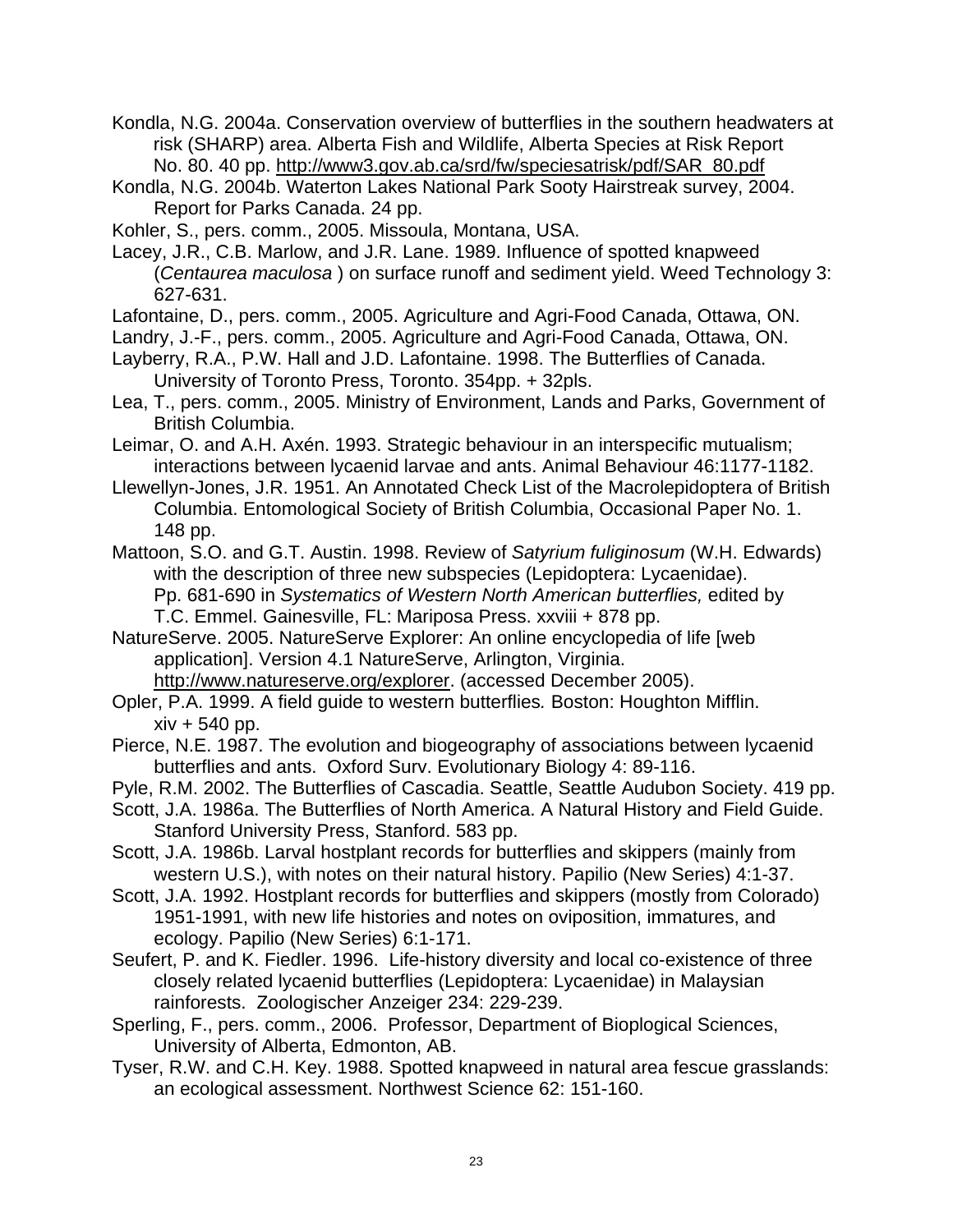Warren, A.D. 2005. Lepidoptera of North America 6. Butterflies of Oregon: Their taxonomy, distribution, and biology. Contributions of the C.P. Gillette Museum of Arthropod Diversity, Colorado State University. 408 pp. Warren, A.D. pers. comm., 2005. Castle Rock, Colorado, USA

#### **BIOGRAPHICAL SUMMARY OF REPORT WRITERS**

Norbert Kondla is a graduate of the University of Calgary. He has been actively researching butterflies in western Canada for 33 years. He has authored and coauthored numerous papers and reports on the butterflies of this area. These include status assessments for all butterflies in British Columbia, Yukon, Northwest Territories and Nunavut as well as a report on butterflies of conservation interest in Alberta. He has also co-authored one book on butterflies and contributed to several others. Norbert has personal field experience with *Satyrium semiluna* in British Columbia, Alberta, Montana, Wyoming and Idaho.

Crispin Guppy is a graduate (B.Sc., M.Sc.) of the University of British Columbia. He has been actively researching butterflies in British Columbia for 33 years and has authored and co-authored numerous papers and reports on the butterflies of this area. These include status assessments for all butterflies in British Columbia, Yukon, Northwest Territories and Nunavut. He has conducted many inventory projects in British Columbia for butterflies of conservation concern and their habitats. He has coauthored the book *Butterflies of British Columbia* (2001), and edited two books on Russian butterflies. He has personal field experience with *Satyrium semiluna* in British Columbia.

#### **COLLECTIONS EXAMINED**

The following collections were found to contain specimens of the Half-moon Hairstreak:

Canadian National Collection Crispin Guppy Gerald Hilchie Norbert Kondla Oregon State University Royal British Columbia Museum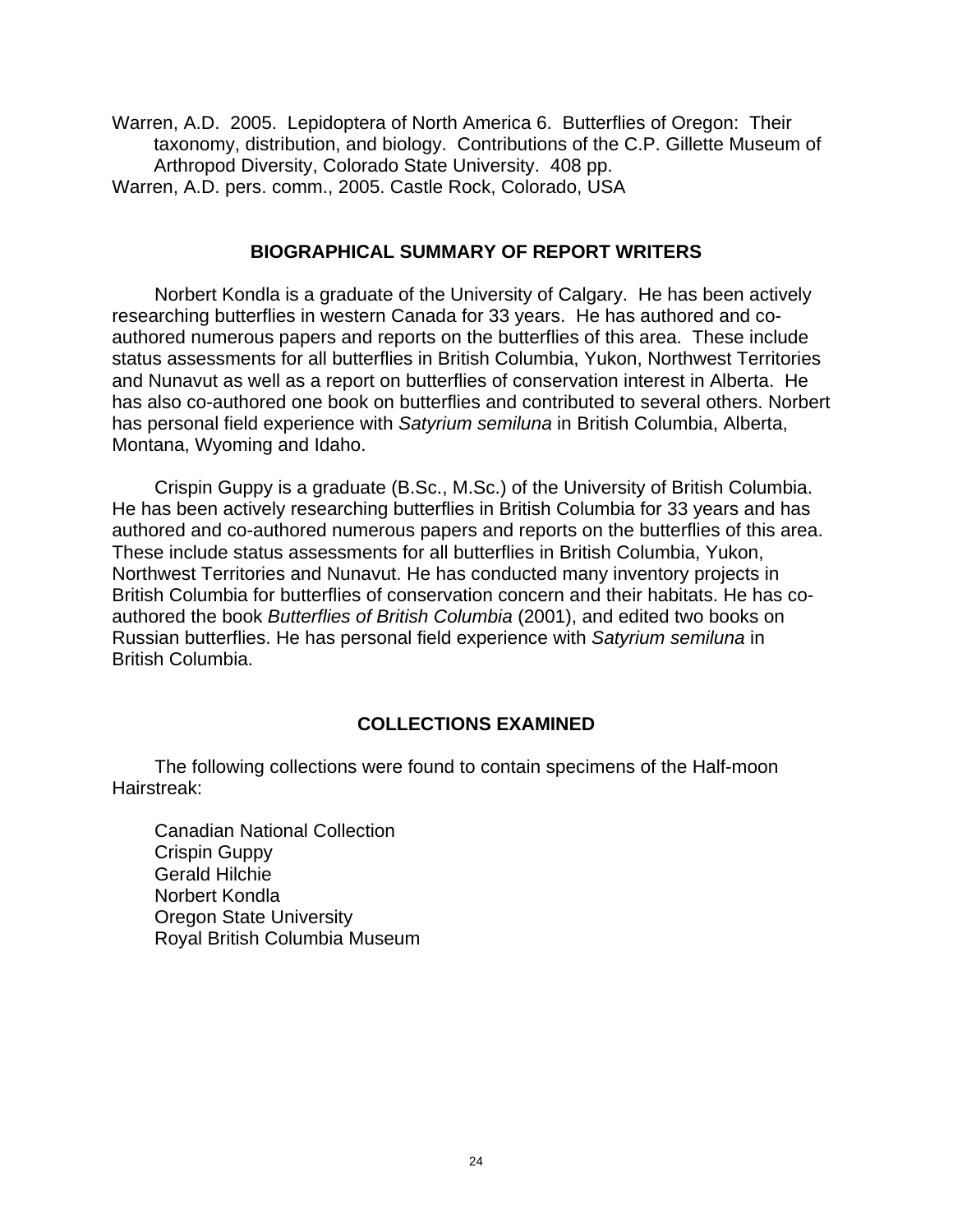#### **Appendix I. Minimum daily temperatures (°C) for the months of May and June at the Park Gate weather station in Waterton Lakes National Park (Data extracted from Environment Canada website**

http://www.climate.weatheroffice.ec.gc.ca/climateData/canada\_e.html)

| Day              | 1996    | 1997   | 1998   | 1999   | 2000    | 2001   | 2002   | 2003   | 2004   | 2005   |
|------------------|---------|--------|--------|--------|---------|--------|--------|--------|--------|--------|
| 01               | $-0.1$  | $-2.5$ | $-1.9$ | 2.0    | 4.0     | $1.4$  | $-3.3$ | $-0.6$ | $-1.6$ | $-4.8$ |
| 02               | $-3.9$  | 0.3    | 0.8    | 2.2    | 1.7     | 0.9    | 2.2    | 3.2    | 10.5   | $-7.6$ |
| 03               | $-1.9$  | $-0.7$ | 6.7    | 2.3    | 6.3     | 2.7    | $-7.2$ | $-0.4$ | 5.7    | $-0.4$ |
| <u>04</u>        | $-0.3$  | 4.7    | $-2.5$ | $-0.3$ | 4.8     | 7.3    | $-4.0$ | $-1.2$ | 3.2    | 1.7    |
| 05               | 0.8     | 5.4    | 1.0    | $-0.3$ | 1.7     | 0.6    | 0.6    | $-1.4$ | $-1.6$ | 4.8    |
| $\underline{06}$ | $-1.1$  | 3.3    | $-4.0$ | 2.8    | 0.1     | 1.2    | -4.8   | $-1.4$ | $-1.8$ | 9.0    |
| <u>07</u>        | $-4.2$  | 1.3    | $-2.0$ | $-1.5$ | $-1.9$  | 3.7    | -4.9   | $-1.9$ | $-1.1$ | 6.6    |
| 08               | $-5.2$  | 0.8    | 3.7    | $-2.2$ | $-8.3$  | 5.3    | $-5.3$ | 0.2    | $-0.5$ | 5.0    |
| 09               | $-5.5$  | 7.1    | $-2.4$ | $-2.8$ | 3.0     | 1.0    | $-1.8$ | $-0.3$ | $-1.0$ | $-0.1$ |
| 10               | $-3.2$  | 1.6    | 1.8    | $-3.8$ | 0.9     | 2.8    | $-4.5$ | 0.7    | $-2.2$ | 1.1    |
| <u>11</u>        | $-1.8$  | $-4.1$ | 0.3    | $-7.1$ | 0.4     | 3.9    | 2.8    | 0.2    | $-3.0$ | $-3.0$ |
| 12               | 1.4     | 7.2    | $-0.2$ | 4.0    | $-0.2$  | 0.5    | $-1.6$ | 1.4    | -5.6   | $-2.8$ |
| 13               | 8.4     | 0.8    | $-4.2$ | 2.7    | 1.0     | 10.9   | 3.9    | 7.2    | $-8.5$ | 5.2    |
| 14               | 8.3     | $-0.8$ | 5.5    | 0.8    | $-2.6$  | 5.1    | 4.3    | 9.6    | $-5.3$ | 2.9    |
| 15               | 2.6     | 12.9   | 4.9    | 1.2    | 5.4     | 5.5    | 0.8    | 4.7    | 0.5    | 11.1   |
| 16               | 7.2     | 9.1    | 2.5    | 1.9    | $-1.0$  | 2.2    | $-3.0$ | $-0.1$ | $-1.6$ | 9.1    |
| 17               | 7.6     | 0.2    | 2.8    | 0.9    | 1.7     | 5.1    | $-5.0$ | 0.5    | 0.2    | 7.4    |
| <u>18</u>        | 7.0     | $-0.5$ | 4.3    | 5.6    | 7.7     | 7.1    | 0.6    | $-3.1$ | $-0.9$ | 5.7    |
| <u>19</u>        | 6.4     | 5.2    | 5.1    | 3.4    | 8.2     | $-1.1$ | 2.0    | $-1.4$ | 3.6    | 5.3    |
| 20               | 5.6     | 1.2    | 1.3    | $-0.4$ | 9.6     | $-2.0$ | 7.9    | 3.4    | 0.8    | 7.2    |
| 21               | 4.3     | 0.3    | 6.0    | 1.9    | 10.1    | $-1.9$ | 0.5    | 6.6    | 2.2    | 4.8    |
| 22               | 2.6     | 0.4    | 8.1    | $-0.9$ | 11.9    | 1.8    | $-2.6$ | 8.0    | 0.4    | 3.7    |
| 23               | $0.5\,$ | 3.6    | 7.4    | 9.5    | 4.1     | 11.4   | -4.8   | 10.4   | 0.2    | 4.5    |
| 24               | $-0.2$  | 3.3    | 6.9    | 6.8    | $-5.2$  | 12.0   | 2.9    | 9.5    | $-0.8$ | $-3.3$ |
| 25               | $-0.7$  | 3.6    | 3.5    | 10.9   | $1.4$   | 10.5   | 1.4    | 12.2   | 3.7    | 1.8    |
| 26               | 3.7     | 3.8    | 7.5    | 2.9    | 8.6     | 3.7    | 6.2    | 10.9   | 8.7    | 0.9    |
| 27               | $2.4\,$ | 1.8    | 6.4    | 11.4E  | 7.8     | 2.0    | 9.9    | 9.4    | 8.3    | $-1.1$ |
| 28               | 6.5     | 3.5    | 5.4    | 8.7E   | 5.7     | 8.0    | 9.6    | 8.5    | 8.0    | $-0.9$ |
| 29               | 3.3     | 8.1    | 1.0    | 0.9E   | $-0.1$  | 2.5    | 12.3   | 10.0   | 5.9    | $-1.6$ |
| 30               | 5.0     | 12.4   | 6.7    | 2.8    | $3.6\,$ | 5.5    | 11.7   | 1.3    | 7.2    | $-1.8$ |
| 31               | 4.1     | 10.3   | 6.7    | 8.4    | $0.5\,$ | 9.9    | 9.3    | 8.8    | 6.6    | $-0.1$ |

#### **MAY**